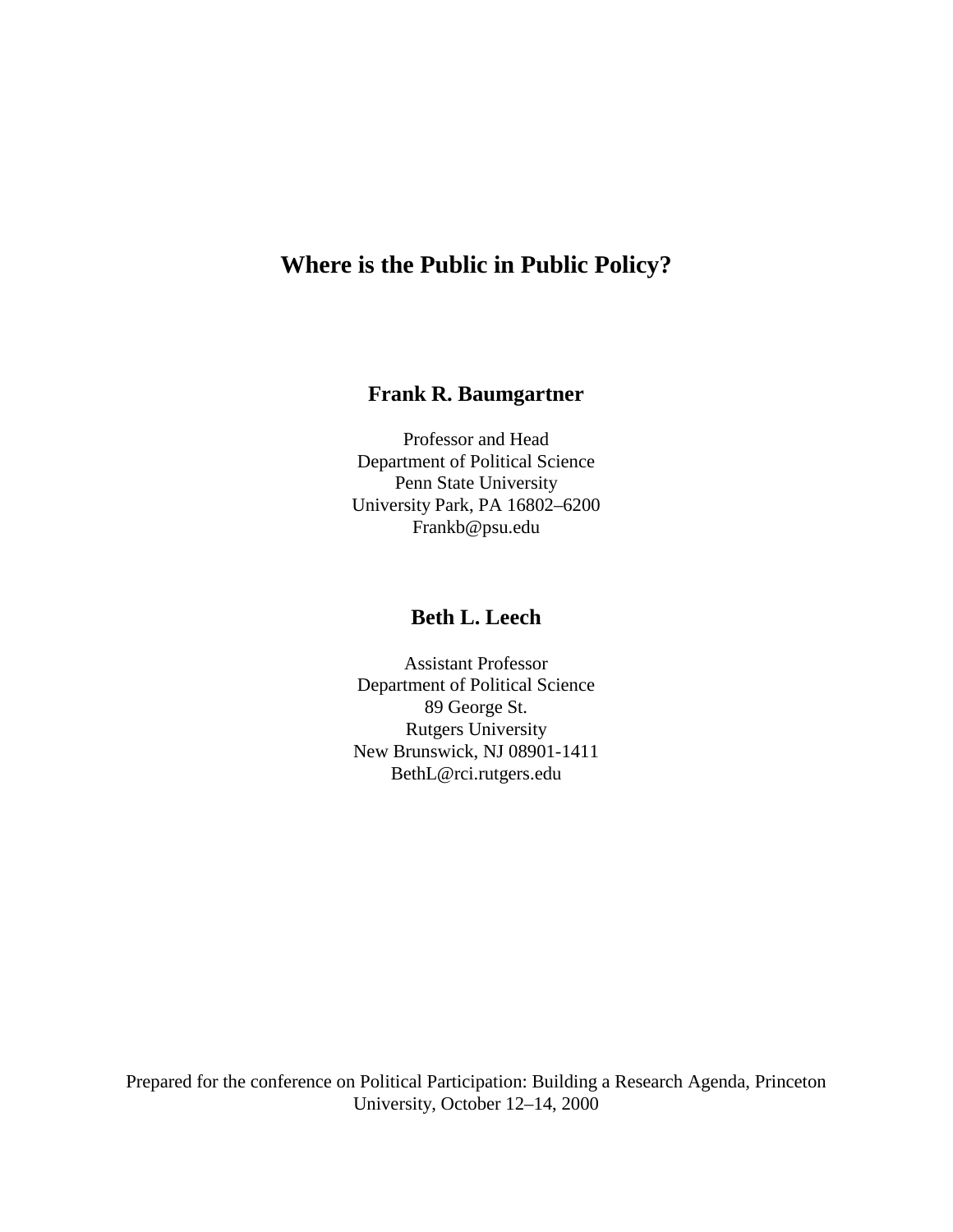## **Abstract**

We explore the possibility of public participation in the broader political system through an analysis of the Washington lobbying system. Many scholars before us have noted the biases of the interest-group system. We explore some new issues focusing on the limited agenda-setting potential of most public-oriented interest groups. Citizens' groups, and the public as a whole, face decreasing opportunities to play a role in many Washington debates. One of the central reasons for this is the increasingly crowded nature of the American public agenda. The second half of the 20<sup>th</sup> century saw the rise of a great many new issues on the public agenda, and that agenda is now much more densely packed with issues vying for space and attention. This has increased the cost of pushing issues high to the public consciousness, limiting the abilities of groups to bring important issues to the forefront of public discussion. Public participation in the affairs of government is far from absent; however, our analysis indicates that it is limited to a tiny fraction of the issues that are acted upon each year. Most analyses of public participation in politics focus on elections or community based activities. A complete understanding of public participation must at some point address the linkages, or lack thereof, between the public and the Washington lobbying community. Lobbyists and policy advocates of all stripes constantly appeal to the public in various ways; understanding how the public becomes involved in some policy disputes but not others must be an important agenda item for the future.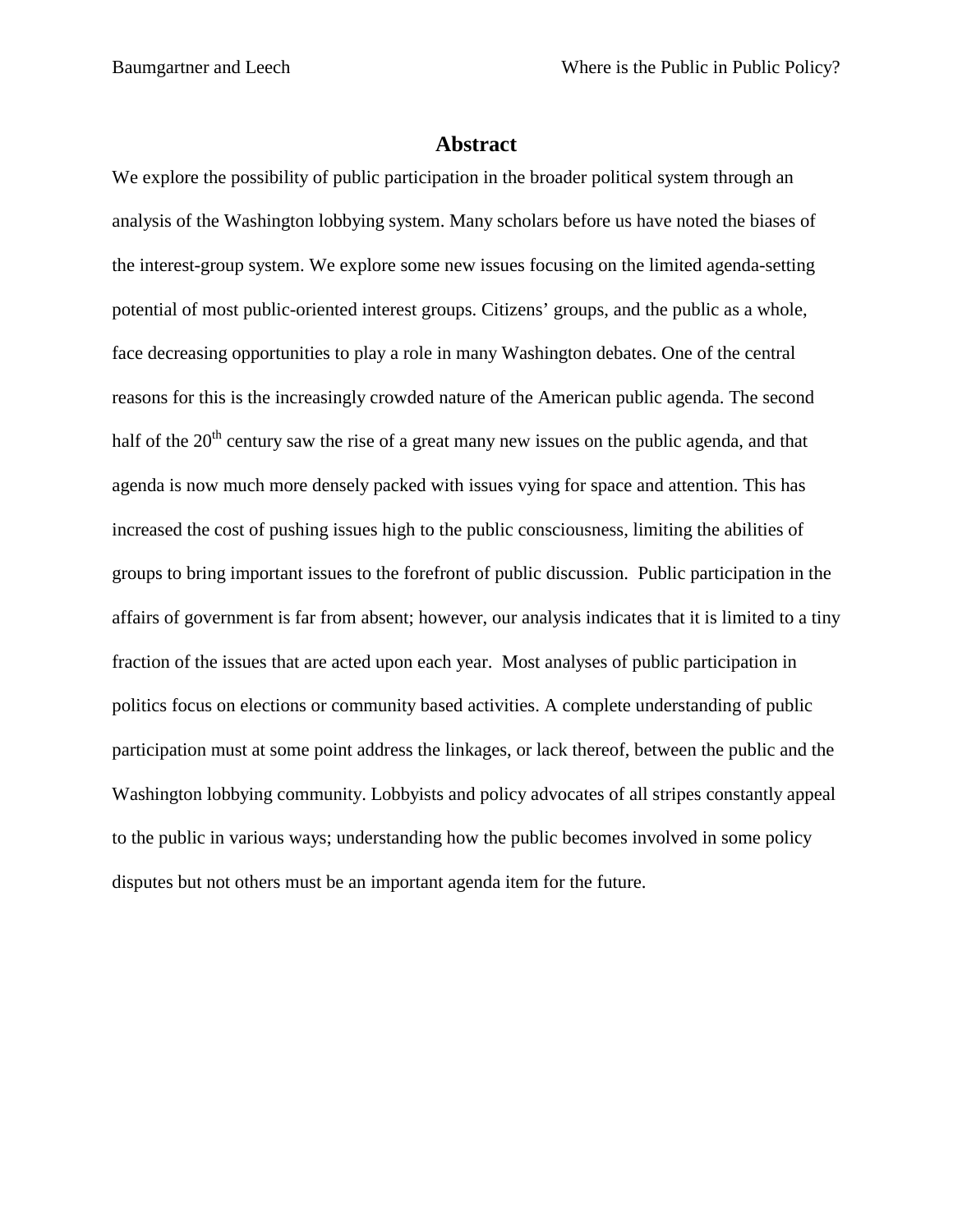# Introduction<sup>1</sup>

 $\overline{a}$ 

The pluralist ideal of fair and equal representation through interest groups has long been seen to be a chimera. Scholars have repeatedly found that the U.S. interest group system is dominated by business and professional organizations at the expense of consumers and social interests (Schlozman and Tierney 1986, Walker 1991, Leech 1998, Baumgartner and Leech 1999b). Most organizations active in lobbying are institutions, not membership organizations (Salisbury 1984), and within the minority of interest groups that include individuals as members, the membership rolls are disproportionately comprised of the wealthier, more educated segments of society who participate primarily by writing an annual check (Verba, Schlozman, and Brady 1995, 62-64, 340). Even these more well-to-do members are not necessarily heeded by their organizations, as studies have found significant gaps between the views of members and of leaders (Luttbeg and Zeigler 1966, Knoke 1990, Rothenberg 1991). Schattschneider pointed out in 1960 that the heavenly chorus sings with an upper class accent; Olson in 1965 showed mathematically why it would always be so.

Despite the distance between reality and the pluralist heaven, the potential for interest groups and group membership to contribute positively to the democratic process remains. Berry (1997, 1999) and Mansbridge (1992) both note the central role of interest groups as providers of information in the political process. Mansbridge argues that if the information-providing, educational aspects of interest groups could be emphasized, the deliberative process so central to a democracy could be enhanced. Scholars have noted previously that interest groups provide

<sup>&</sup>lt;sup>1</sup> Research described in this paper has been funded by NSF grants # SBR–9905195, SBR–9320922, and SBR– 9631232. We gratefully acknowledge the support of the political science departments at Penn State and Rutgers universities, and wish to thank our co-investigators—Bryan Jones, Jeff Berry, Marie Hojnacki, and David Kimball for their parts in the various projects discussed in this paper. Special thanks to Gretchen Casper for title consulting services.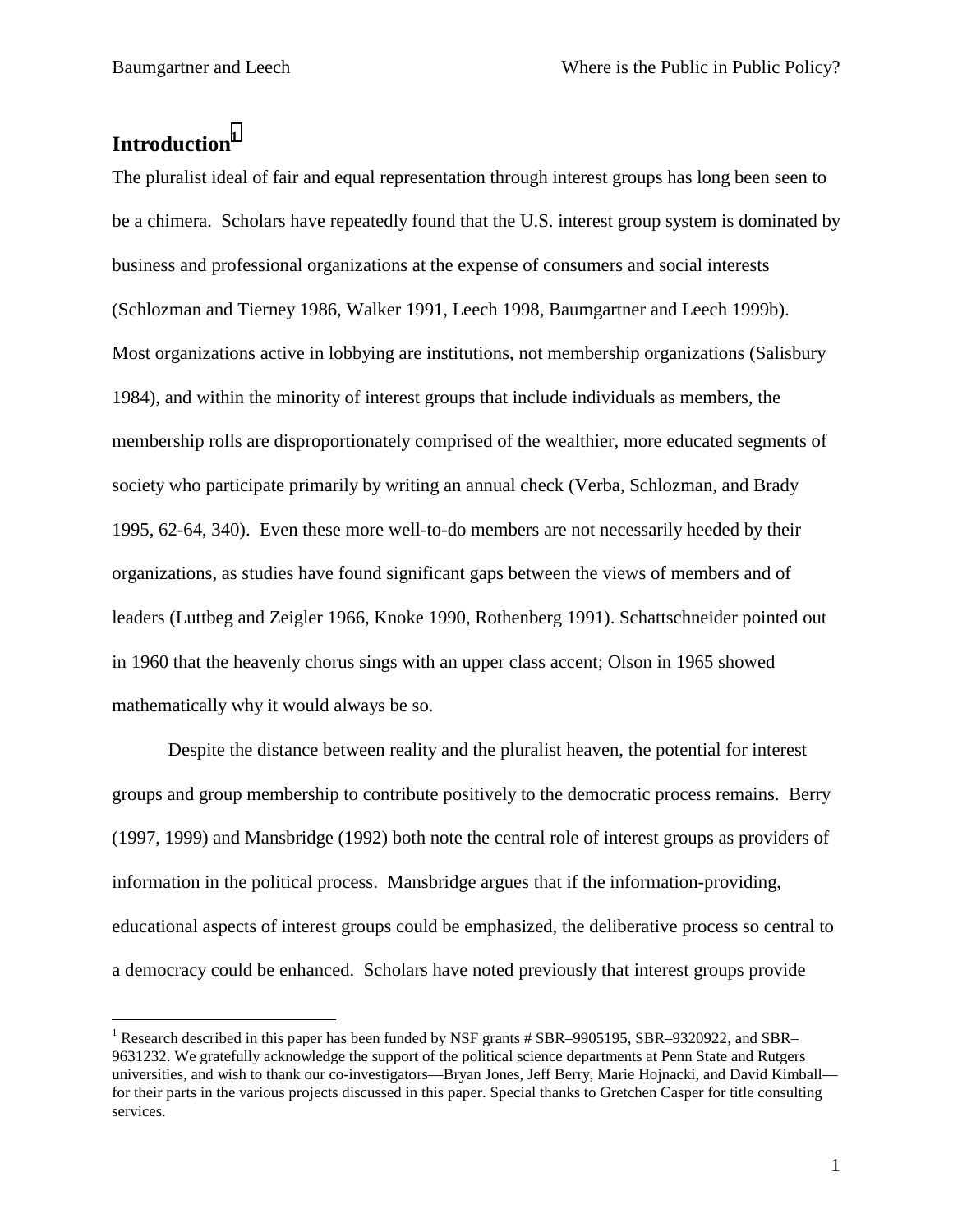information to members of Congress and to the media, essentially subsidizing the political activities of those actors (Bauer Pool, and Dexter 1963, Heclo 1978, Gandy 1982, Hall 1999, 2000, Hall and Miler 2000). In doing so, they also (directly or indirectly through the media) subsidize information that the public receives about political issues. Interest group representatives are full-time, paid experts in specific policy areas, albeit experts with a particular viewpoint to espouse. Members of Congress, journalists, and the public are much less likely to have the time or the ability to focus on a single area. Information collected by interest groups often informs debate and directs attention to particular problems.

The most important way—as far as public participation is concerned—that interest groups use their informational advantage is through the use of conflict expansion. Some of the greatest changes in post-war policy, such as the civil rights acts of the 1960s and the rise of environmental issues to the forefront of public controversy, have resulted from conflict expansion processes in which issues once absent from the public agenda have become the object of media coverage, social involvement, and finally, government action. Schattschneider's classic work on these processes (1960) remains one of the most important and insightful discussions of the potential role of public participation in American democracy. Schattschneider argued that groups and political parties are central to the ways in which conflicts over public policy are expanded from the restricted set of elites who may follow them professionally, and who often have an important vested stake in the issues at hand, to the broader public, who typically are not involved, but whose attention occasionally may be captured by an issue. When issues expand from the "normal politics" of lobbying, inside-the-beltway deals, and other characteristics of what political scientists used to call iron triangles, to the "grand politics" of electoral campaigns, media slogans, and the arousal of public passions, many things are altered. Most importantly, the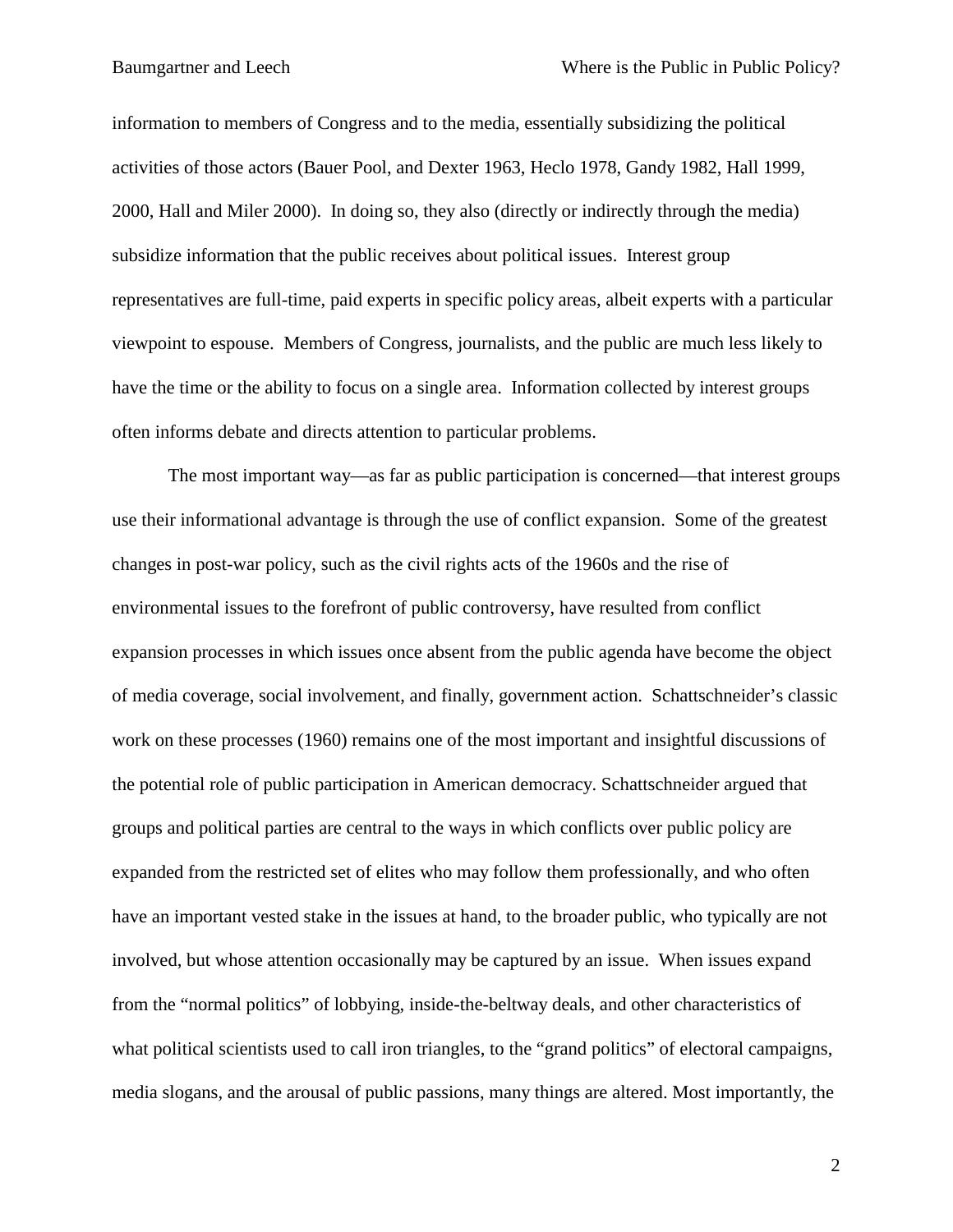public can become directly involved in the policy process through contacts of public officials and indirectly through the expectations and fears of elected officials anticipating the next campaign. The public can play an important role in issues that come to its attention, but only on such issues.

It is important to recognize that conflict expansion is broader than a simple mobilization of members. While some survey research indicates that direct requests for political involvement precede fewer than half of the political acts that people undertake (Verba, Schlozman, and Brady 1995, 137), other research indicates that direct mobilizations by interest groups were a prime factor in mobilizing citizen calls and letters in several national lobbying campaigns (Goldstein 1999). Conflict expansion, however, would include not only direct requests for action ( such as writing a letter to a government official or participating in a protest), but also an interest group or groups' efforts to publicize a problem, to introduce it as a topic worthy of public debate, and to spur others (groups, individuals, government officials) to become involved. These are outside lobbying campaigns, broadly construed (see Kollman 1998). Schattschneider (1960) notes that for some participants, expansion helps their cause; for other participants (those who had the upper hand to start), restricting the scope of conflict would be preferable. Schattschneider calls democratic government "the greatest single instrument for the socialization of conflict" (13), and yet notes that conflict in this country often is controlled by keeping an issue "so private that it is almost completely invisible" (7).

Public participation, of course, cannot occur on policy issues that are invisible, and so the process of conflict expansion is central to the involvement of the public in public policy and central to our discussion in this paper. Of course interest groups are not the only political actors with the desire or ability to expand conflict, but in practice they are virtually always inextricably bound up in these processes. It therefore is crucial to consider the circumstances under which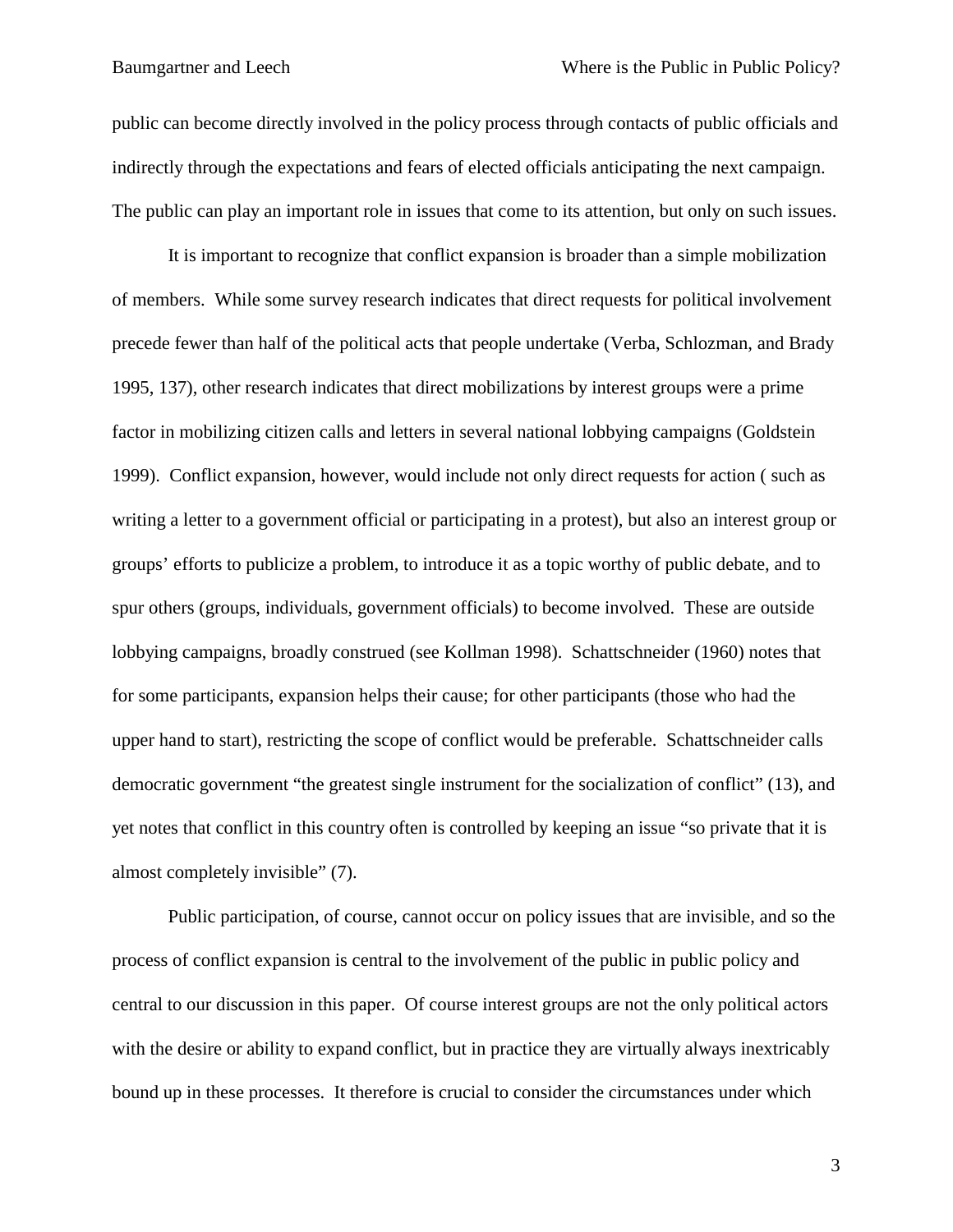many interest groups are active in the policymaking process and those on which few groups, or only a solitary group, are involved. When there are few groups, conflict can be constrained and politics can be conducted out of view of the public eye. When there are many groups, conflict and at least some public discussion are all but inevitable. In this paper we therefore explore the impact of public participation on the broader political system through an analysis of the Washington lobbying system. We will show the limited agenda-setting potential of most publicoriented interest groups because of the increasingly crowded nature of the American public agenda, and demonstrate how few of the issues on which organized interests are involved in Washington actually involve any public awareness, let alone any public participation.

# **Representation and Participation through the National Group System**

Political scientists since the turn of the century have repeatedly noted the vast proliferation of interest groups in Washington, and in recent decades it has become common to refer to the interest group "explosion" of the late 1960s and early 1970s (see Schlozman and Tierney 1986, Walker 1991, Berry 1997, and for a discussion of earlier interest group booms, Petracca 1992, 11–13). An overall growth in the number and type of groups in the system does not necessarily lead in an increase in pluralist balance, however. Browne (1990) and Gray and Lowery (1996) have found that despite the proliferation of groups, on some issues there is much less interest group activity—indeed, interest groups may gravitate toward issue niches in which no other organized interests are active. This finding has significant anti-democratic implications. A narrow interest group that is active on an issue that attracts other interest groups, media coverage, and public attention will find it difficult to wield any influence unless its position is a popular one. On the other hand, an interest group that finds a quiet policy corner in which to request the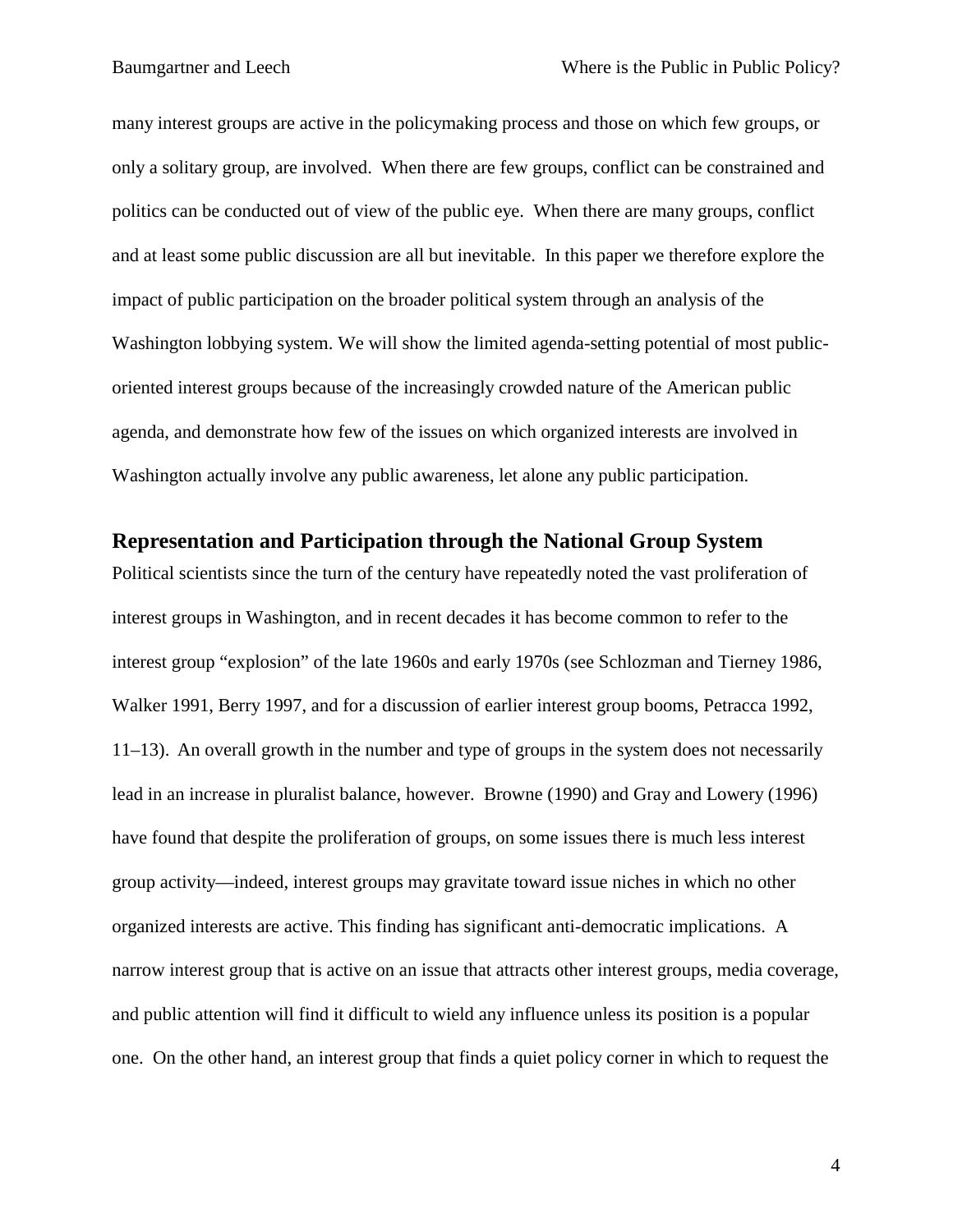insertion of a few lines of legislative language may find that its influence is quite substantial, regardless of whether its wishes are in the public interest.

This power through restriction of conflict is the dominant theme running throughout the subgovernment literature of past decades (e.g. Maas 1951, Cater 1964, Freeman 1955, Fritschler 1975). The relationships within subgovernments are by definition symbiotic: what is good for the interest groups is also good for the congressional committees and the agencies involved. Any conflict that exists is suppressed because participants fear that the beneficial relationships could disappear if the Congress as a whole or the broader public became involved in the dispute. Scholars operating within the subsystem perspective routinely described the interest groups involved as powerful and successful at achieving their goals; studies of political campaign donations have been much less likely to conclude that interest groups wielded significant influence (see Baumgartner and Leech 1998, Chapter 7). Of course a significant difference between the two traditions is that conflict was restricted in virtually all of the cases considered by the subsystem researchers, while many of the cases considered by the PAC researchers involved significant expansions of conflict. Not surprisingly, interest groups that give PAC donations seem to be more successful when the case is of low salience—that is, when the general public is not involved in the dispute (see Evans 1986, Jones and Keiser 1987, Neustadtl 1990).

The idea that organized interests that represent businesses are far more prevalent than interest groups that represent citizens is well established in the literature. What is not wellestablished is how often issues do in fact involve interest group competition and conflict expansion compared with how often a lack of competition and niche or subsystem-type politics is the case. There have been a few attempts to address this question. For example, Walker (1991) asked respondents to his 1980 survey whether there were any other groups with which the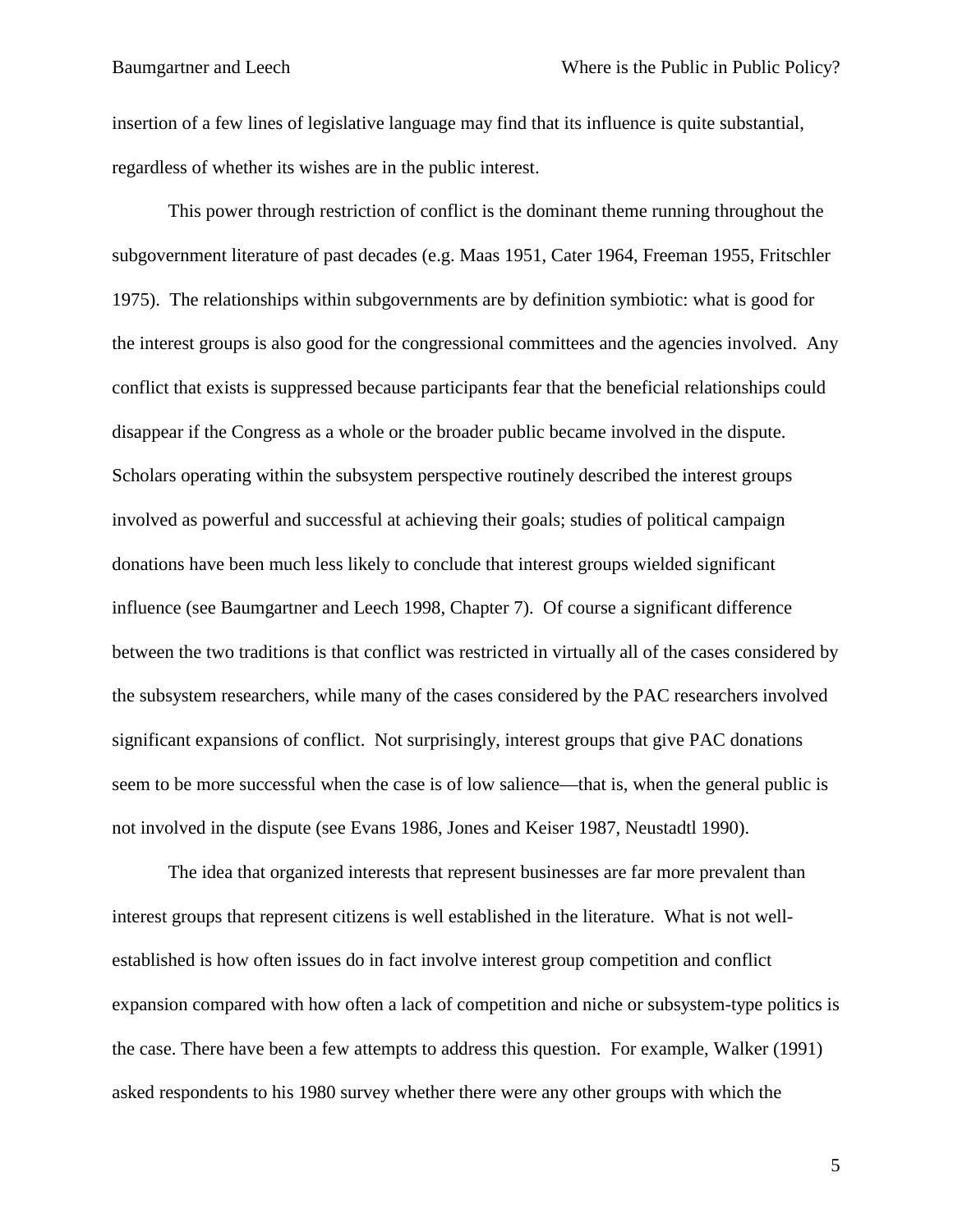respondent group "finds itself in disagreement or opposition?" More than 70 percent of the citizen groups and groups representing the profit sector said yes (as opposed to about 40 percent for the nonprofit sector and mixed-sector groups). Of course, we still cannot tell what proportion of policymaking in Washington is subject to interest group competition, since most of the groups that answered yes to Walker's question would likely face opposition on some types of issues but not others. Browne (1990, 1995) found that the agricultural groups he studied tended to choose niche issues that were followed by few other interest groups and virtually none of the public. Browne challenged the assumption that a greater number of interest groups necessarily leads to any sort of pluralist equilibrium across issues. His research found that 92 percent of the 402 issues he studied "affect only … a specific commodity, product, or stage in the food and fiber delivery process" (1990, 488) and that most groups focused their energies on these narrow issues and attempted to avoid conflict. These findings are provocative, and prompt one to ask whether they may be generalized to other policy domains. Agriculture, after all, is a policy domain that, like defense, is unusual in that most of the participants share an basic ideological outlook—that is, that agricultural programs and payments are beneficial—rather than facing the more divisive ideological splits that one might find in labor or health policy.

Of course, maximum public involvement on all issues may not be the best system of policymaking; we live in a representative democracy, not a direct one. In addition, public attitudes can be affected by spending, media and public relations campaigns, and other behaviors (see Gerber 1999), and studies of outside lobbying campaigns have often pointed to cases in which grassroots campaigns led to outcomes of questionable policy benefit (e.g. the Catastrophic Health Insurance debacle of 1989, described in Kollman 1998, 28-33). But if the interest group system is dominated by business and occupational interests and those with higher socioeconomic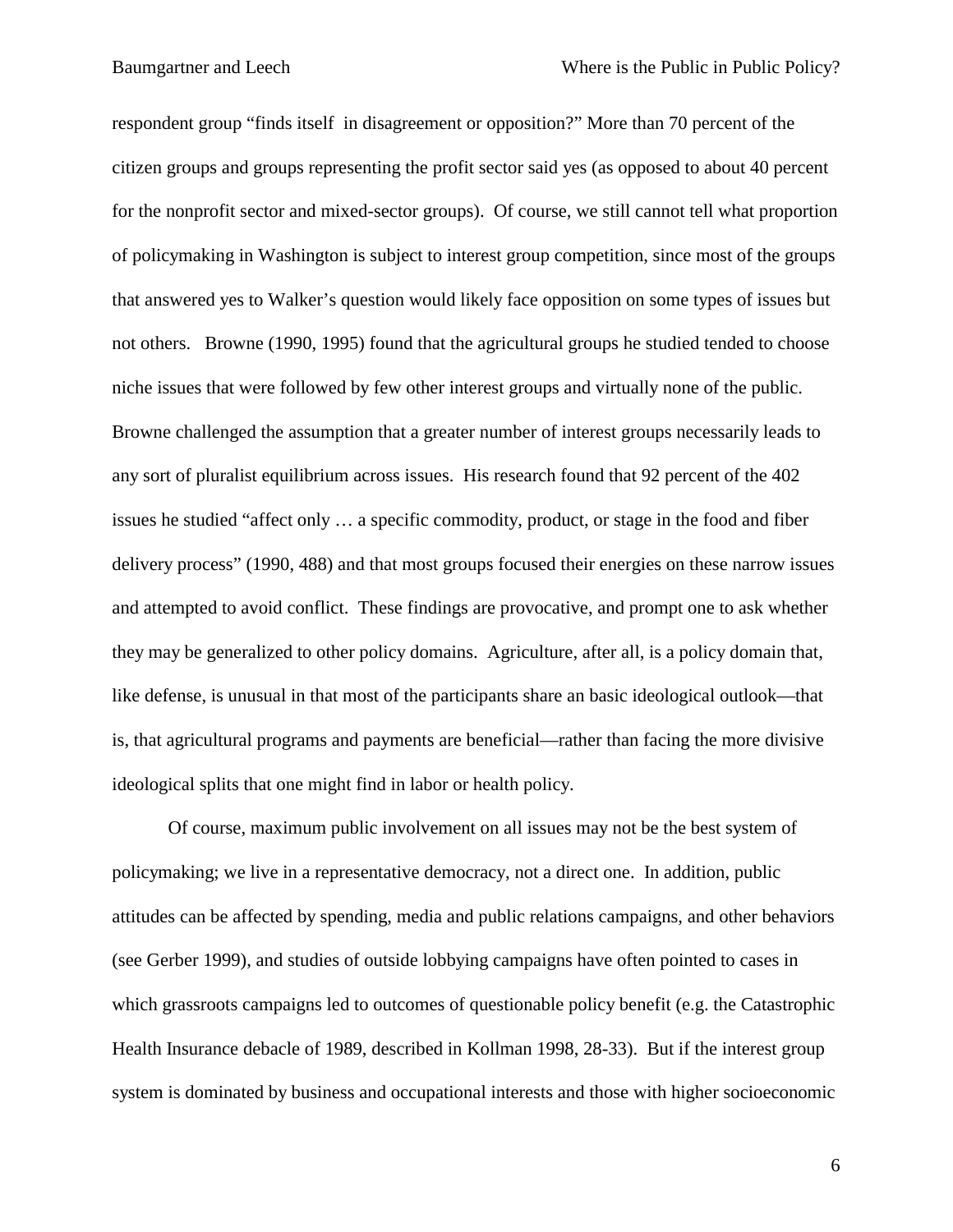status, as all surveys of interest groups and mass participation indicate that it is, then certainly more transparency and more public attention rather than less is desirable. Kollman's (1998) study of fifty interest group's lobbying activities on seventy-seven policy issues indicates that groups are more likely to wage outside lobbying campaigns—that is, to expand the arena of conflict—if general public opinion is on their side. This is still not a process unbiased by resources (the groups with more resources are also more likely to wage such campaigns), but it is a process that at least begins to involve the public.

# **The Increasingly Crowded Public Agenda**

 The public agenda today is increasingly crowded; many interests have been successful in pressing issues onto the agenda of the federal government. This has many implications for governance, as controversies are more common and a greater number of issues attract the attention of a greater number of federal, state, and local authorities. However, it also has great implications for public involvement; the public is at once more involved in a greater number of issues and less involved in the typical issue before government. We will explain this connection in a later section. First, we document the rise of new issues and the crowding effect on the public agenda, using data from Baumgartner and Jones' Policy Agendas Project (complete documentation for these data, as well as downloadable versions of the datasets themselves, are available at: [http://depts.washington.edu/ampol/agendasproject.html\)](http://depts.washington.edu/ampol/agendasproject.html).

A simple way to document the rise of new issues is simply to count the number of issues that gain some minimum amount of attention per year. The Policy Agendas data are organized by nineteen major topic areas (macroeconomics, civil rights, health care, agriculture, labor, energy...) and each of these major topic areas is further subdivided into a number of more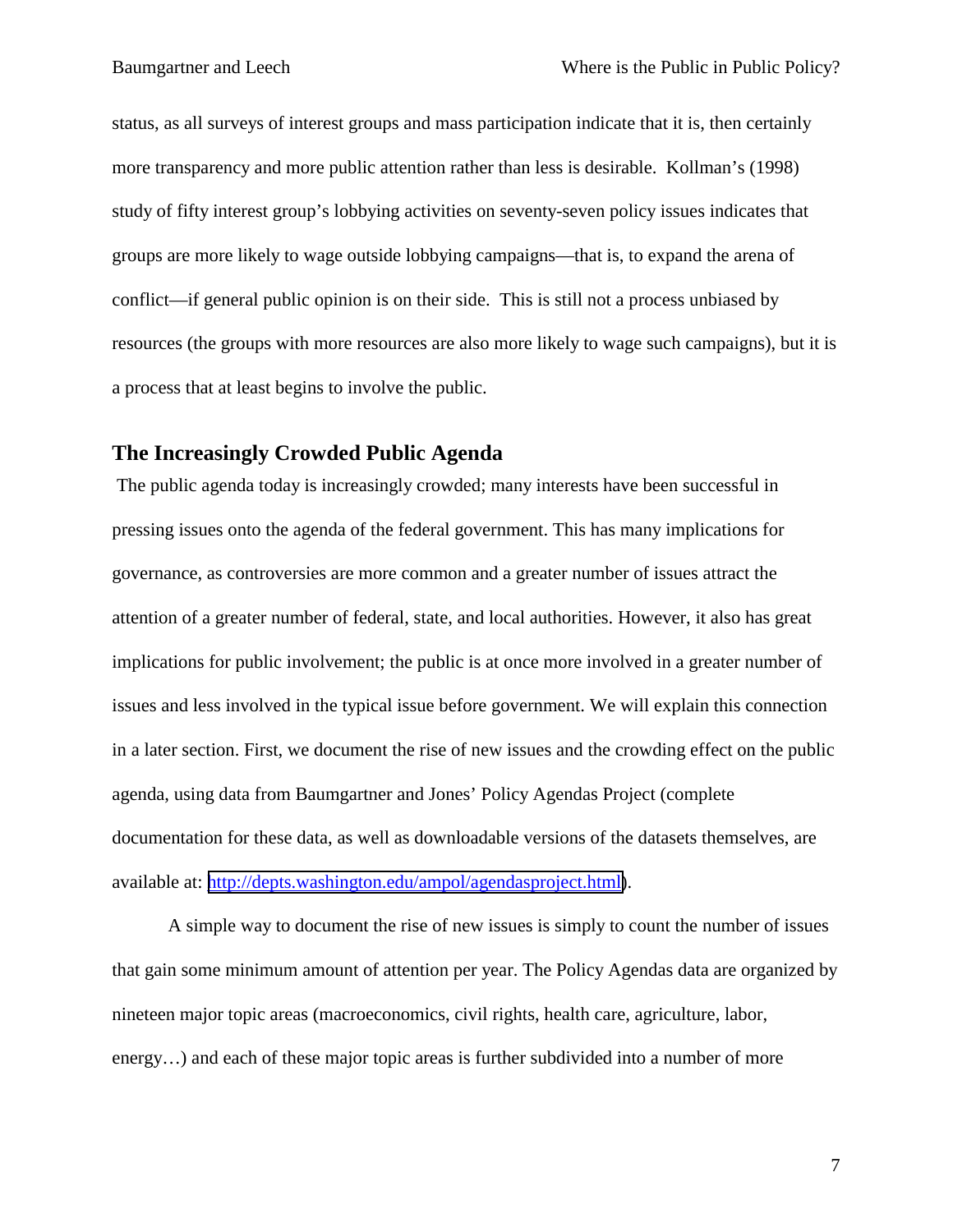precise subtopics. In all, we have 225 subtopics. Figure 1 shows the number of subtopics that were the subject of at least five hearings in each year from 1947 to 1993.

### (Figure 1 about here)

Beginning in the mid-1960s, congressional attention expanded significantly in to a great number of issue-areas that had previously not been the focus of much official attention. Before that date, only about sixty of the 225 subtopics were the object of five hearings in any given year; by the 1980s, over 120 were regularly the object of at least that amount of attention. (Some of this increase is certainly due to the greater number of congressional hearings over the years. This increase in institutional capacity is itself a reaction to the press of new issues, however, so we report the raw numbers rather than percentages. However, even the percentages show a similar if not identical trend, as we will show below.) If one considers that five hearings on a given topic represents a rough indicator that that issue is on the government's agenda, then by this measure the size of the government agenda roughly doubled from the 1960s to the 1980s. Other measures of the agenda provide slightly different estimates of exactly by how much the agenda has grown, but all show an increase in its size.

Not only are more issues on the public agenda now than there were two generations ago, but these issues cover a more diverse set of topics: The agenda is bigger and more diverse at the same time. Using the Policy Agendas datasets, we can construct a simple indicator of the concentration of attention across issue-areas. Dividing attention into nineteen major topics of attention rather than the 225 subtopics as in Figure 1, we can show the increasing spread of attention over time. Figure 2 shows the increasingly diverse nature of the agenda by showing a Hirfendahl index of concentration. Low numbers on the index indicate a concentration of attention in a small number of the nineteen topic areas; higher numbers indicate a more even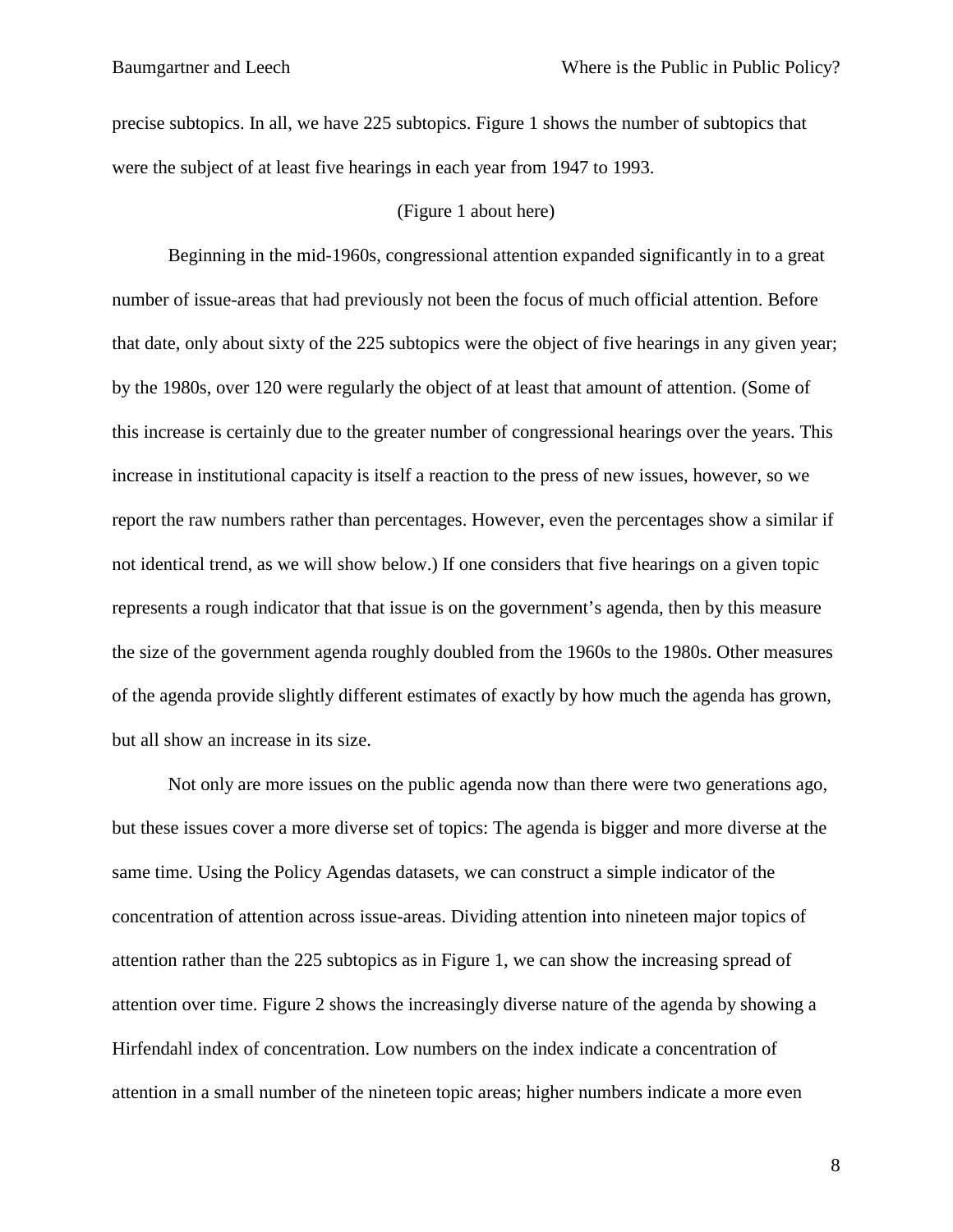spread of attention across all the topics. The figure shows data for stories in the CQ Almanac (weighted by the length of the story); congressional hearings (weighted by the number of days for each hearing); *New York Times* stories (including only those stories mentioning government actions or public policy issues, about one-third of all stories); and public laws (excluding commemorative statutes). The four series show a similar pattern: from an early post-war pattern of great concentration of attention in just a few issue areas, attention in each dataset became more evenly spread across all the issues over time. (Figure 1 shows a characteristic saw-tooth pattern relating to the tendency of Congress to hold more hearings in the first year of a two-year term than in the second; in order to smooth these out we present the data by Congress rather than by year in Figure 2. The two figures present data covering the same time period, however.)

### (Figure 2 about here)

Figure 1 showed the rise of many new issues in the congressional hearings dataset. Figure 2 shows clearly that four different indicators of the diversity of the public agenda over the entire post-war period exhibit the same trends: from an early post-war period of concentrated attention in just a few issue-areas, attention and activities have increasingly been spread more evenly across the full range of topics we have traced. Considering just the dataset on public laws gives an idea of the underlying data that result in the trend shown in Figure 2: More than 60 percent of all non-commemorative laws in the  $80<sup>th</sup>$  Congress were in the areas of public lands (29 percent of the total), government operations (14 percent), and defense (18 percent); the remaining sixteen major topics of attention accounted for less than 40 percent of the total legislative output. By the 103<sup>rd</sup> Congress, the three largest categories represented only 45 percent of the total; attention was spread much more evenly across the areas—the result of increased levels of activity in a great number of areas such as health care, transportation, energy, the environment, and business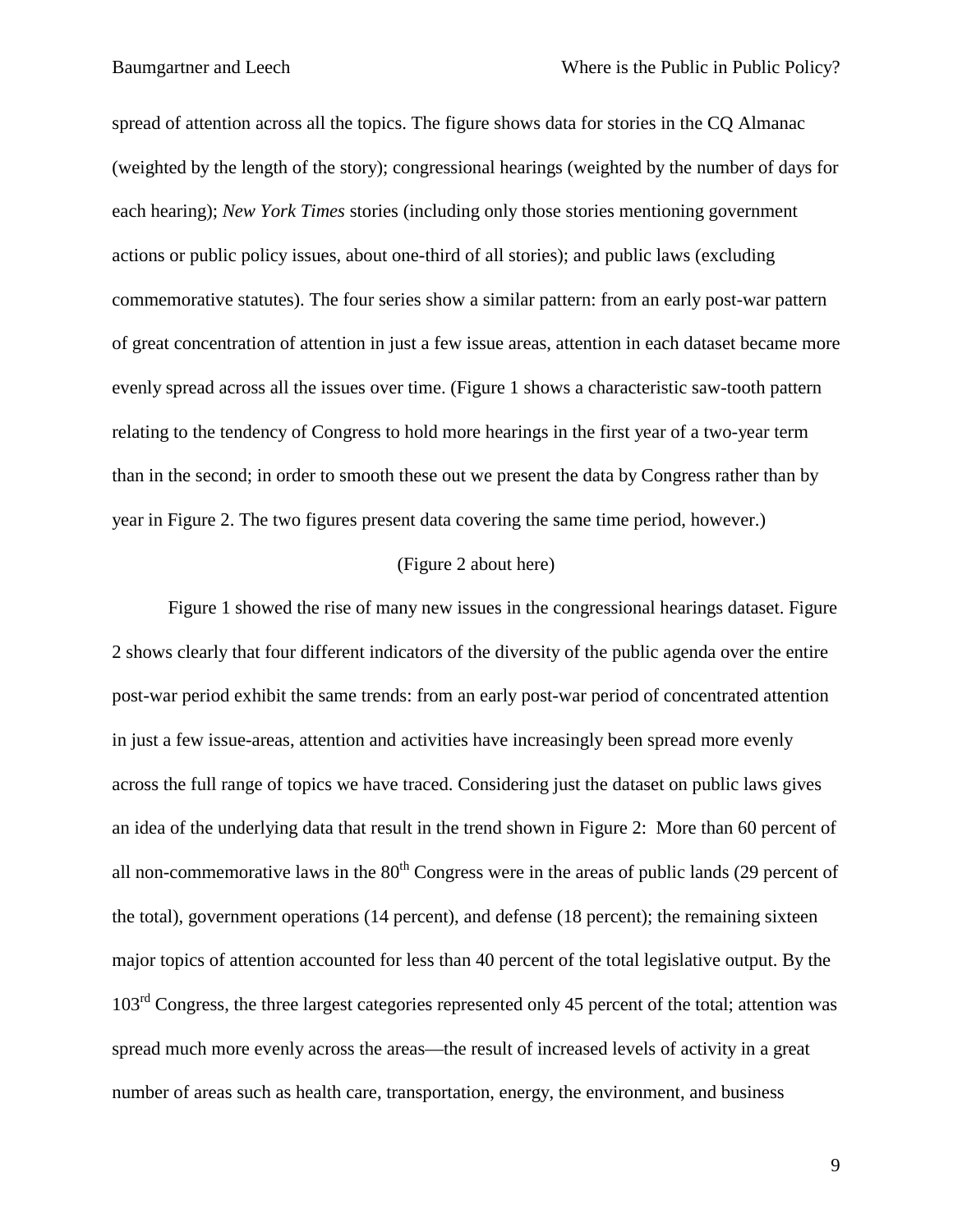regulation that were previously not the subject of extensive governmental activity. (For a similar analysis based on hearings rather than statutes, see Baumgartner, Jones, and MacLeod 2000.)

Using the datasets on congressional hearings, we can show the rise of new issues quite clearly; these data correspond closely to what the statutes datasets also indicate. Figure 3 shows the rise of four new issues on the congressional agenda. Environmental regulation, domestic commerce, health care, and foreign trade have grown from representing 10 to 15 percent of the congressional agenda as measured by hearings in the first decade after World War II to a situation where today they combine to account for almost 40 percent of the congressional agenda. Health care alone has grown from 1 or 2 percent in the early years to about 10 percent of the total.

### (Figure 3 about here)

The rise of new issues results from a complex process that typically includes popular pressure, interest group activism, and broad political campaigning. For the most part, the rise of new issues on the governmental agenda has not been at the expense of those issues Congress has always dealt with: agriculture, defense, public lands, and government operations. Rather than displacing these items on the agenda, the agenda has simply been expanded. Government has grown more complex, Congress has added staff and committees, and a number of other institutional changes have taken place in order to accommodate the crush of new issues onto the public agenda. Figure 4 provides a comparison of the proportion of the hearings in Congress accounted for by each of the nineteen major topic areas. It shows a simple pie-chart for the first five Congresses in the dataset, and the last five. A simple glance at the two figures suggests the degree to which the agenda has grown more diverse.

### (Figure 4 about here)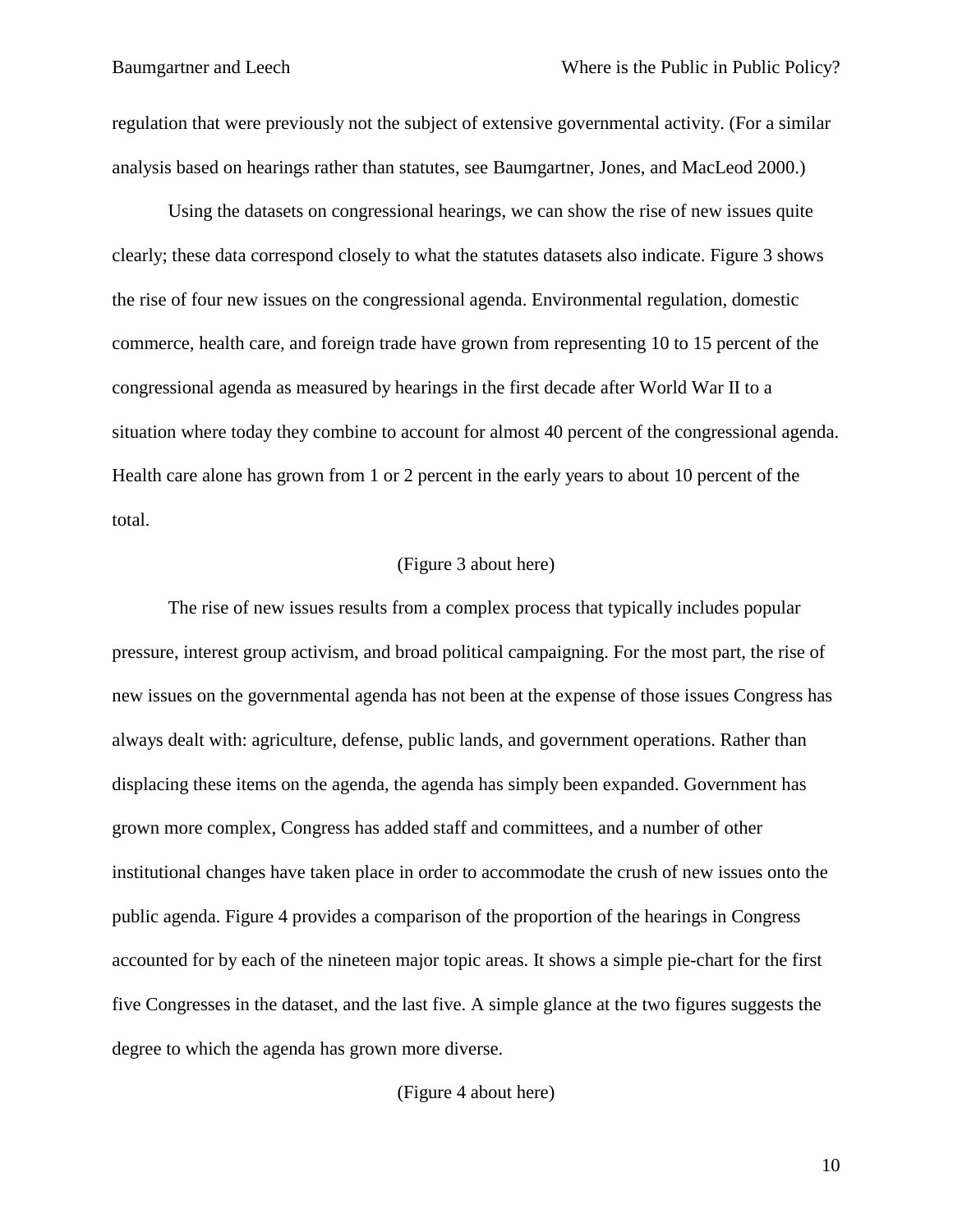The public agenda at the end of the  $20<sup>th</sup>$  century was substantially larger and more diverse than it was after World War II. This was the result of the growth of many important social movements and was accelerated and sustained by the growth of government itself. The very size and diversity of the public agenda has important implications for the nature of public involvement, however. We turn to these questions in the next section.

# **Public Participation On and Off the Agenda**

Many new issues are the objects of government attention. Where does the public fit in? Paradoxically, the rise of new issues, which occurred in large part because of the efforts of diverse social movements to force government to pay attention to their needs and demands, may make it harder for the public to have an impact on public policy, either directly through broad national debates or indirectly through groups or elected officials who may represent them. As the governmental agenda has become ever more crowded with issues, an ever-smaller proportion of those issues are the subjects of serious national debates. This increasing crowded agenda has helped spur even greater interest group formation, creating a crowding effect that seriously compromises the ability of any one group to push an issue to the forefront of public discussion. And despite the oft-cited "explosion" of citizen- and consumer-oriented groups in the 1960s and 1970s, the vast majority of interest groups at both the state and national levels represent business and professional interests. In fact, we will show here that public-oriented interest groups are in the distinct minority even on those issues that are the object of much public discussion, but they are almost completely shut out of the policy process on less publicized issues. These more private issues constitute the vast bulk of the instances of lobbying in Washington.

Here we make use of Baumgartner and Leech's Lobbying Disclosure data set. The Lobbying Disclosure Act of 1995 required enhanced reporting of lobbying activities by interest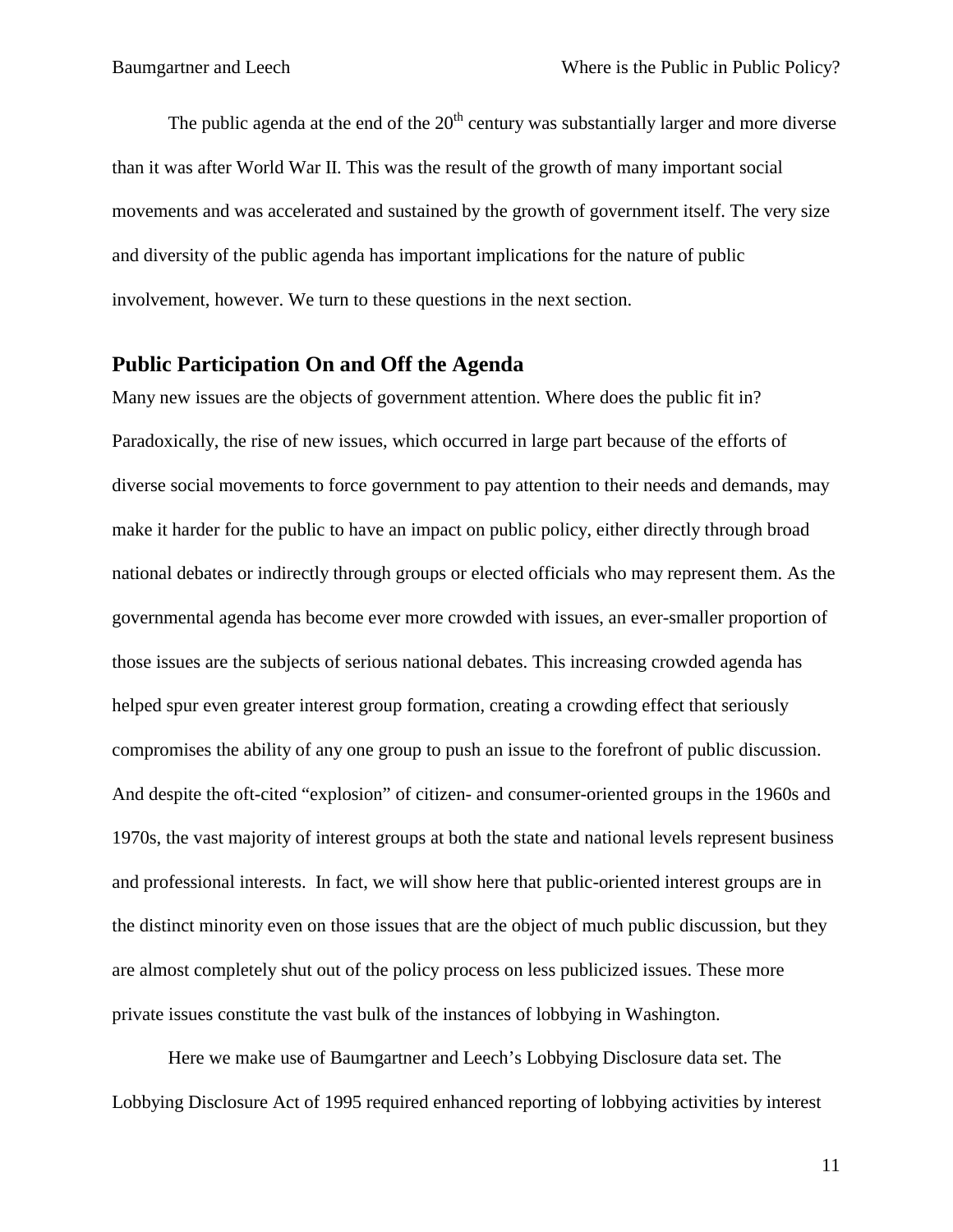groups, closing many of the loopholes that had existed with all previous attempts to require lobbying registrations on a national scale. We obtained a full set of reports for the December 31, 1996, filing period, comprising more than 19,000 reports from lobbying organizations active during the last six months of that year (see Baumgartner and Leech 1999a, 1999b, 2000 for fuller discussions of this data source). The overall levels of business bias and skew that we find in these reports are similar to but stronger than what has been found in previous studies. Others have previously made the point that lobbying activities are skewed by the sector of the economy from which a group comes: public interest groups, citizens' groups, social movement organizations, and labor unions are vastly outnumbered by business and occupational interests. Rather than reiterate this point, we note here how lobbying activities and participation in the policy process are skewed by issue: A tiny fraction of the issues elicit the vast majority of the lobbying. The small number of issues on which hundreds and thousands of lobbyists sometimes get involved are the same ones that become the subject of mass media and public attention. On these issues, the public has the potential to have its voice heard, though certainly no guarantee that its views will carry the day. However, most issues are not the objects of much lobbying activity, and on the vast bulk of issues on which some lobbyists are active, public-oriented lobbying is virtually absent. Let us turn to the data.

Figure 5 presents the distribution of lobby registration reports across a randomly chosen sample of 142 issues. Each lobbying organization that registers under the Lobby Registration Act is required to list the issues on which it was active. In the 19,692 reports, lobbying organizations listed 29,892 separate issue-mentions (note that this is not the same as 29,892 issues, since each issue may be mentioned many times within the list). We randomly selected 200 issues from this long list of issue-mentions. This sampling procedure ensured that we would have a sample of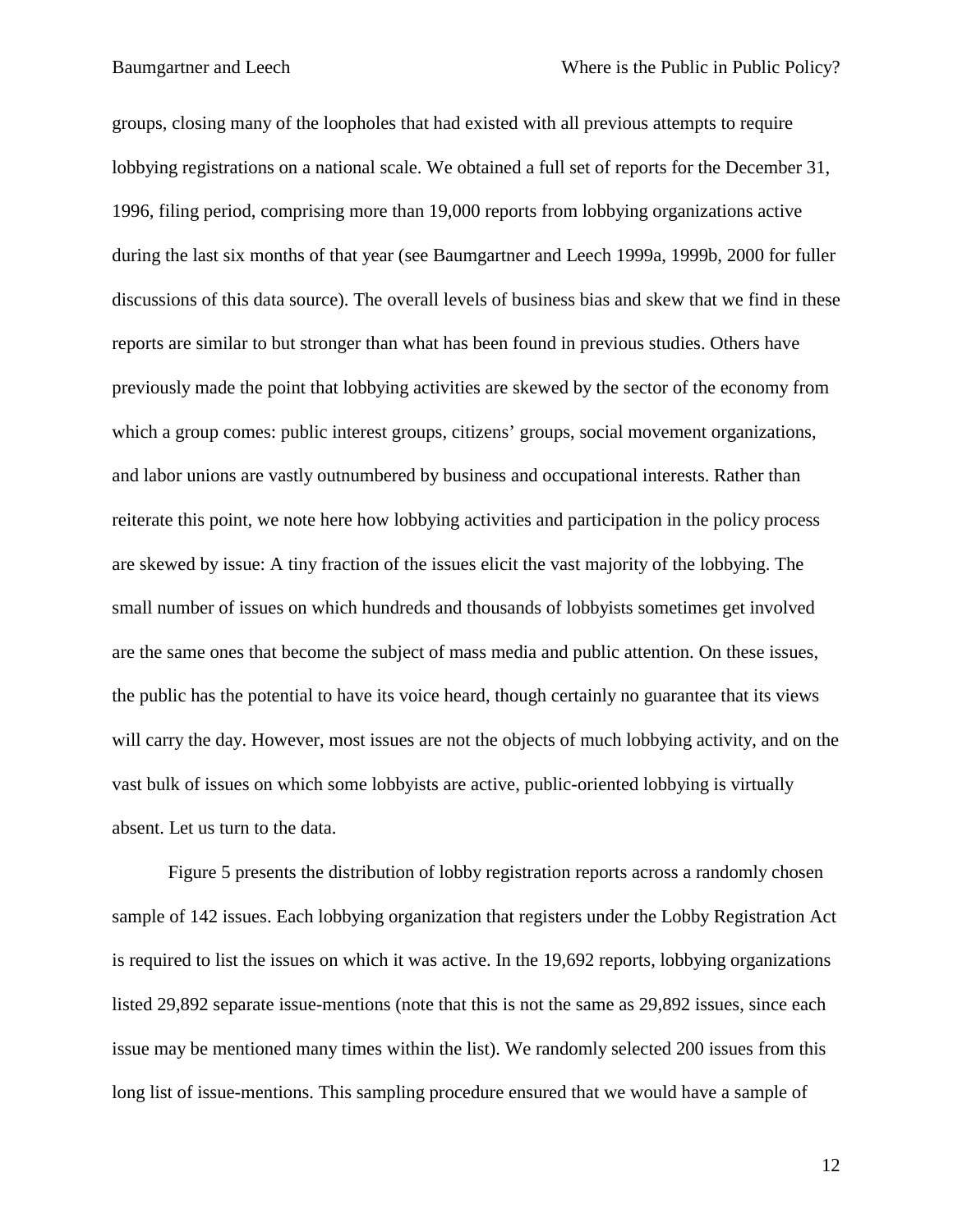lobbying issues weighted by the amount of lobbying that took place on those issues. That is, an issue that was mentioned 100 times by many different groups would be in our sampling frame 100 times and would therefore have that many more chances of being included in our sample than an issue that was mentioned only once by a single group. Our sample, therefore, consists of a random selection of cases of lobbying activity.

For each issue that was chosen, we identified the nature of the issue by finding it in the *CQ Almanac* or through a legislative search in the Library of Congress' Thomas web site. This led to the creation of a list of keywords and search strings, including bill numbers and regulation numbers. We used these search strings to scan our database to identify all other registrants who also mentioned being active on that issue. After deleting duplicate entries (that is, where the same issue appeared more than once in our sample of 200 issues), we were left with a sample of 142 issues. Below we report information on the nature of participation on this sample of issues (we present more detail on this in Baumgartner and Leech 2000, including the full list of issues in our sample).

Under the Lobbying Disclosure Act, groups active in lobbying on a given issue must file a report for their own activities in each of 73 different issue-areas as defined by Congress. In addition, any public relations or lobbying firms that an interest group has hired must file separate reports in each category on the group's behalf. Therefore, the same group can sometimes have multiple mentions of the same issue. We treat these multiple mentions as a rough indicator of the intensity of lobbying in each case: in cases with only a few reports filed, we know that the issue did not attract the attention of many lobbyists. In those cases with hundreds of reports filed, we can be sure that not only were there many different groups involved, but also that a subset of these groups also hired professional lobbying firms to help them and devoted many staff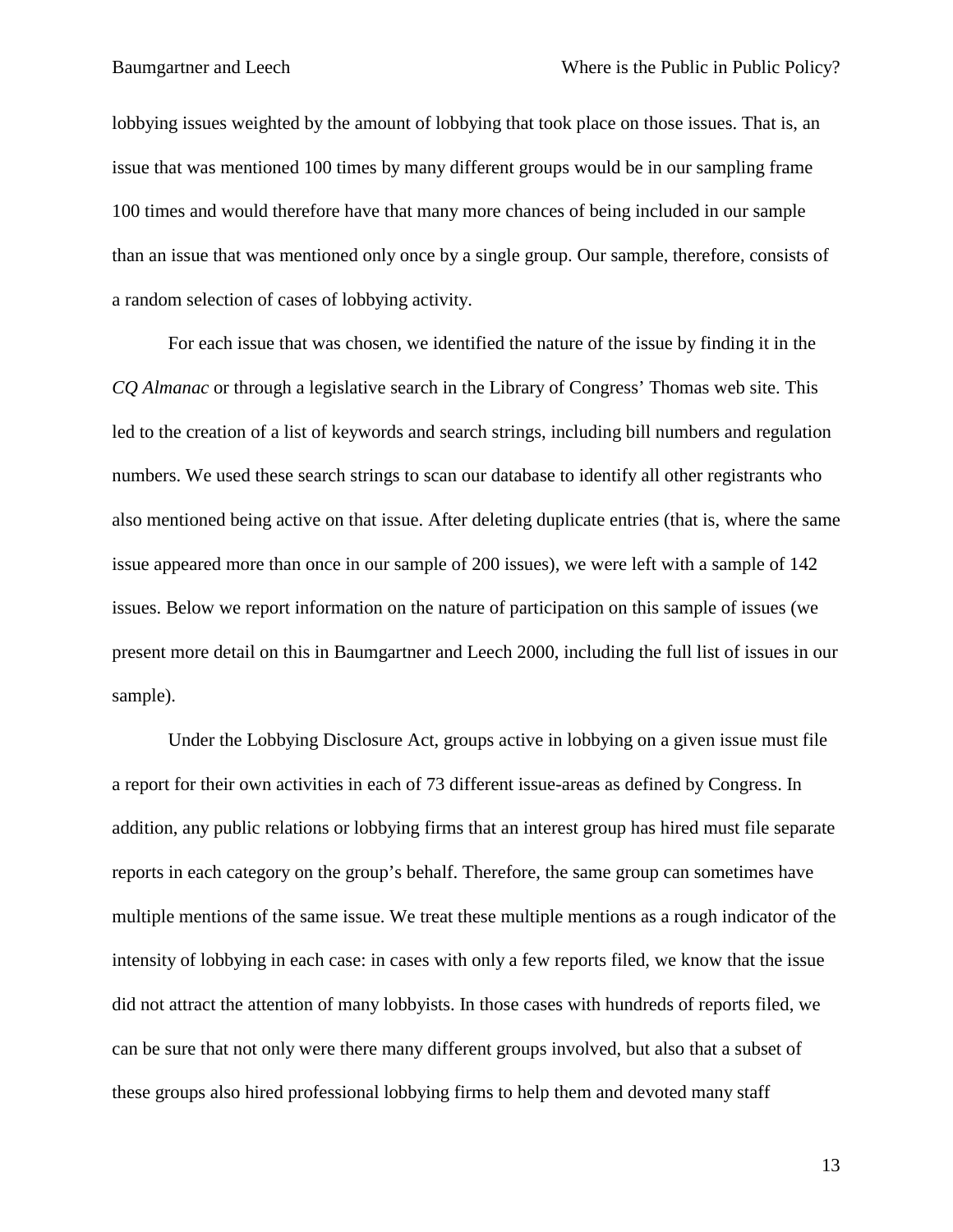members to the issue, increasing the likelihood that they would file multiple reports on the same issue. Figure 5 presents the number of lobby registration reports filed in each of our 142 issues.

### (Figure 5 about here)

Figure 5 shows that two issues (defense appropriations and the Budget Reconciliation Act) attracted more than 1,000 lobby registrations; that seven issues (including health care reform, Superfund, and the Small Business Protection Act) attracted more than 500 registrations; and in general the figure shows a pattern of extreme skew in the distribution of lobbying across issues. In fact, the top 5 percent of the issues attract 40 percent of the lobbying activities; the top 10 percent of the issues, 58 percent of the lobbying; and the top 50 percent of the issues, 97 percent of the lobbying. (Counting the number of lobbyists rather than the number of registrations shows a similarly skewed pattern of participation across the issues; for full details see Baumgartner and Leech 2000.)

Lobbying in the cases where hundreds of other lobbyists are involved differs in many ways from lobbying alone. First of all, public attention is much more likely to focus on the cases of active involvement of so many lobbyists: these are the objects of newspaper coverage, public pronouncements by major political leaders, and active public pressure to push policy in one direction or another. How would we characterize lobbying in the majority of cases, however? In these cases, not only are members of the public rarely concerned or knowledgeable, which should come as no surprise, but their interest group representatives are absent as well. Table 1 shows the types of lobbying organizations involved in our 142 cases, showing the types of lobbying organizations present by the total number of lobbyists active on the issue.

(Table 1 about here)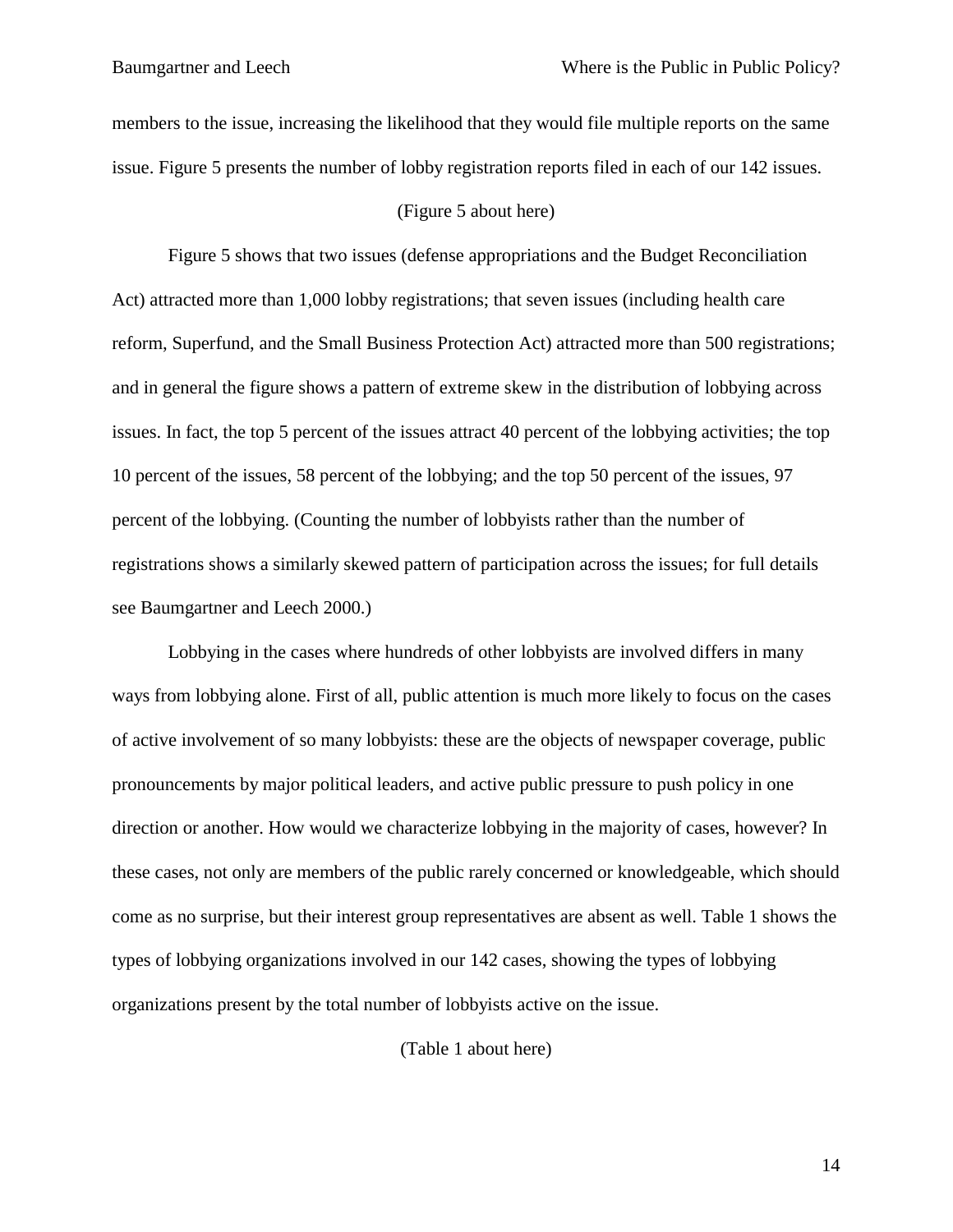Whether we look at numbers of interest groups or the numbers of registrations, clearly, the distribution of lobbying activity across our sample of issues is quite skewed. The vast majority of the lobbying occurs in a tiny fraction of the issues. Conversely, in the vast bulk of the issues on which interest groups are active, they have the grounds relatively to themselves. Twenty-two cases were mentioned only by a single interest group. In nine of those cases the issue could be characterized as particularistic—for example, obtaining permission for a client to do business in China. The remaining thirteen cases were significantly broader, however, including such substantive issues such as how to handle cesium waste and wildlife refuges for non-game animals. Even issues such as a proposal to lift export limitations on some types of Alaskan crude oil, changes to the student loan system, and a proposal to reorganize the federal home loan banking system attracted just three to five registered interest groups in 1996.

Several features are clear from Table 1. Most important, the data show that business advantage, while great overall, is even more striking in the cases where few lobbyists are active. In the 32 cases where only one or two interest groups were involved in the issue, participation was almost wholly limited to businesses, trade associations, and the intergovernmental lobby. These data paint a striking picture of the lack of conflict that can often accompany the relatively secretive lobbying process where few are involved. Businesses, trade and professional groups, and representatives of states, cities, and other government institutions appear to be involved in all types of lobbying activities. Unions, nonprofits and citizen groups are more likely only to be involved in the relatively more open and conflictual processes involving more participants.

Of course, following Schattschneider (1960), there is ample reason to suspect that the involvement of unions, citizen groups, and other non-profit sector organizations may be the cause of conflict in the lobbying process and the reason why some issues attract the attention of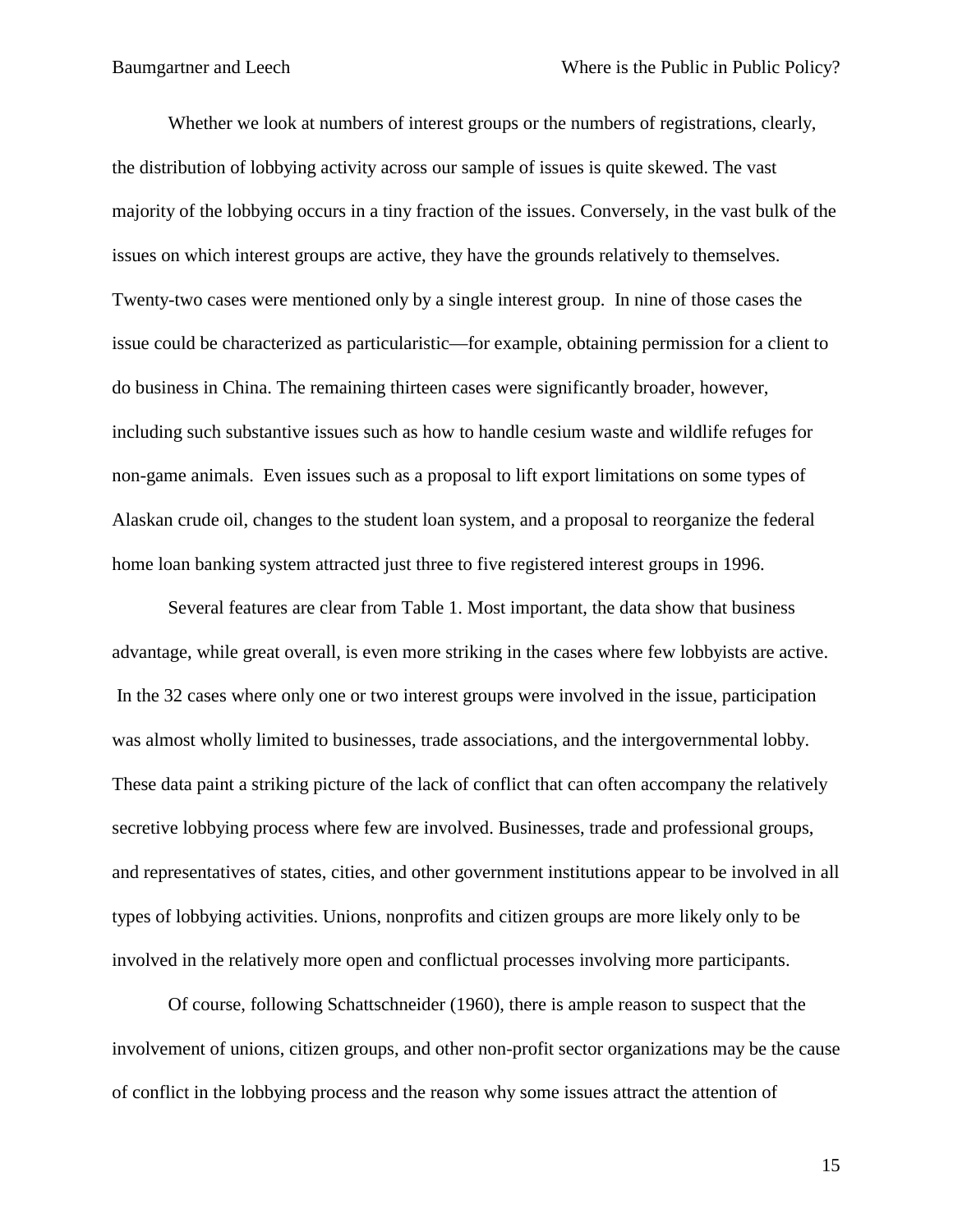hundreds of interest groups while others involve only a handful. By focusing our attention on high-profile cases of lobbying activity, we gain understanding of how these conflictual issues are handled and how important the lobbying process can be in such cases. But we should not overlook the more secretive and more troublesome elements of lobbying alone. When this type of activity occurs, it is generally in the absence of many types of groups, in particular representatives of labor, citizens, and the nonprofit sector of the economy. General Motors often lobbies alone; the Sierra Club, almost never.

In a larger project focusing on interviews with a sample of Washington lobbyists that is currently in the field, some of our respondents have described a process remarkably similar to the one we have noted here (Baumgartner et al. 2000). A lobbyist for a major labor union noted, for example, that half of his union's lobbying staff had been working for over a year on the sole issue of whether the United States should grant China permanent normalized trade relations. Before that, he noted, they were similarly focused on NAFTA, FastTrack, and the Clinton health care reform effort. In sum, for the past several years, this major union had been devoting a large proportion of its total lobbying efforts to just one issue at a time. Of course, he noted, hundreds of issues are of concern to them; the massive investment of time and resources into a small number of issues is not uncommon in Washington, however. Many of our respondents have mentioned a similar focus of energy. When a major legislative reform takes shape, groups have no option but to become involved. With limited resources, inevitably this means that other issues will have to be ignored. Organizations with larger lobbying staffs and the resources to hire professional lobbying firms do not need to make these hard choices as often. These greater resources are much more often associated with businesses than with citizen groups (Leech 1998).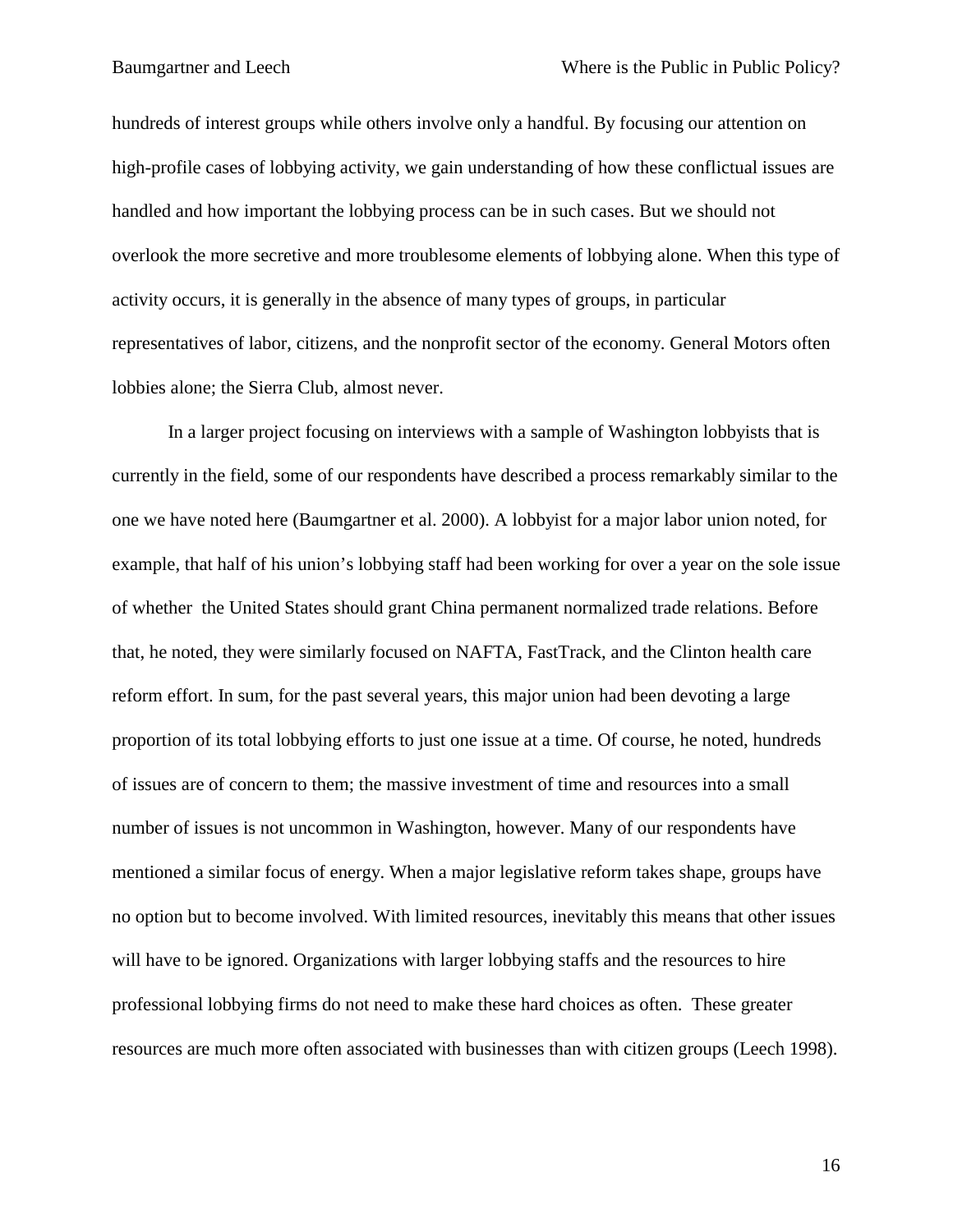Overall, these patterns assure that the public is absent from the vast majority of discussions of public policy, even though its interest-group representatives.

### **The Difficulty of Generating Public Discussion**

If we take seriously the proposition, and our findings here, that most issues of public policy are the object of little public discussion, and that the public agenda is increasingly crowded by hundreds of new issues not previously the object of government decision-making, then how does the public get involved? Certainly, public debate does center on important questions of public policy at many times. The current electoral campaign features prominent discussion of education policy, health-care costs, prescription drugs, the future of social security, tax policy, gun control, abortion-rights, and other substantive issues of concern to millions of Americans. We have no findings that the public agenda has gotten smaller; on the contrary, the increased number of media outlets and the growth of government probably mean that the nation's ability simultaneously to attend to issues has probably grown over time (see Baumgartner and Jones forthcoming). However, no matter how much the carrying capacity of the American public agenda may have grown over the past decades, the rise of new issues has been even faster. A smaller and smaller proportion of issues can break out of the relative obscurity of the Washington policy process.

Schattschnieder taught us to look for efforts by policymakers to expand public conflicts; Riker and others noted that advocates do this by redefining issues (see Riker 1986; Cobb and Elder 1972; Baumgartner and Jones 1993). Redefining an issue so that its importance to the public becomes clear is easier said than done, however. With an ever-greater number of issues being debated simultaneously in government and with an ever-greater number of media outlets that may or may not follow similar patterns of coverage, only a smaller and decreasing proportion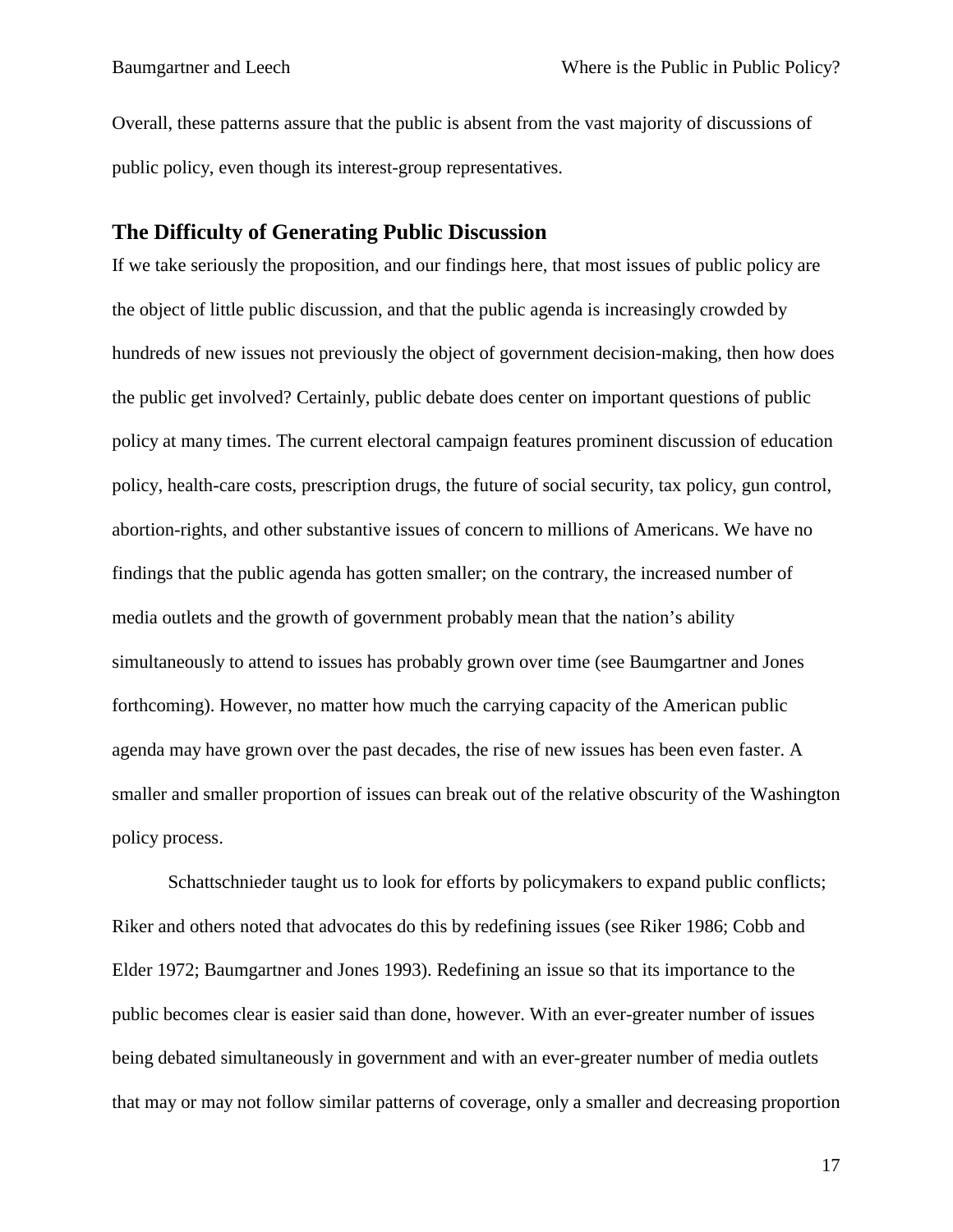of issues can be the subject of widespread public discussion. Our interviews with Washington lobbyists as part of a larger project now in the field indicate that few lobbyists have the opportunity successfully to push an issue to the broad public agenda. Rather, this process depends on coalitions, deep political and financial resources, and the willingness of governmental allies to help. Governmental officials themselves are usually in a stronger position to focus public discussion on one set of issues rather than another than are most other policy advocates.

### **Studying Public Involvement**

Most analyses of public participation in politics focus on elections or on community-based activities. A complete understanding of public participation, however, must at some point address the linkages, or lack thereof, between the public and the Washington lobbying community. Lobbyists and policy advocates of all stripes constantly appeal to the public in various ways; understanding how the public becomes involved in some policy disputes but not others must be an important item on our future research agendas.

Recent analysis by Skocpol, Ganz, and Munson (2000) indicates that classic American citizen groups were not typically tiny entities disconnected from the national government, but rather were often interconnected in a federal pattern that mirrored U.S. governmental structures. Likewise, mobilization a century ago was not always characterized by localized grassroots efforts. For more than a third of the voluntary associations studied, state-level organizations were established in the majority of states before the organizations were successful in recruiting a substantial membership at the local level. The findings of Skocpol, Ganz, and Munson are suggestive for our purposes in this paper in that they remind us that participation in American is not only a bottom-up phenomenon, but very often may be stimulated by elite activity. There is no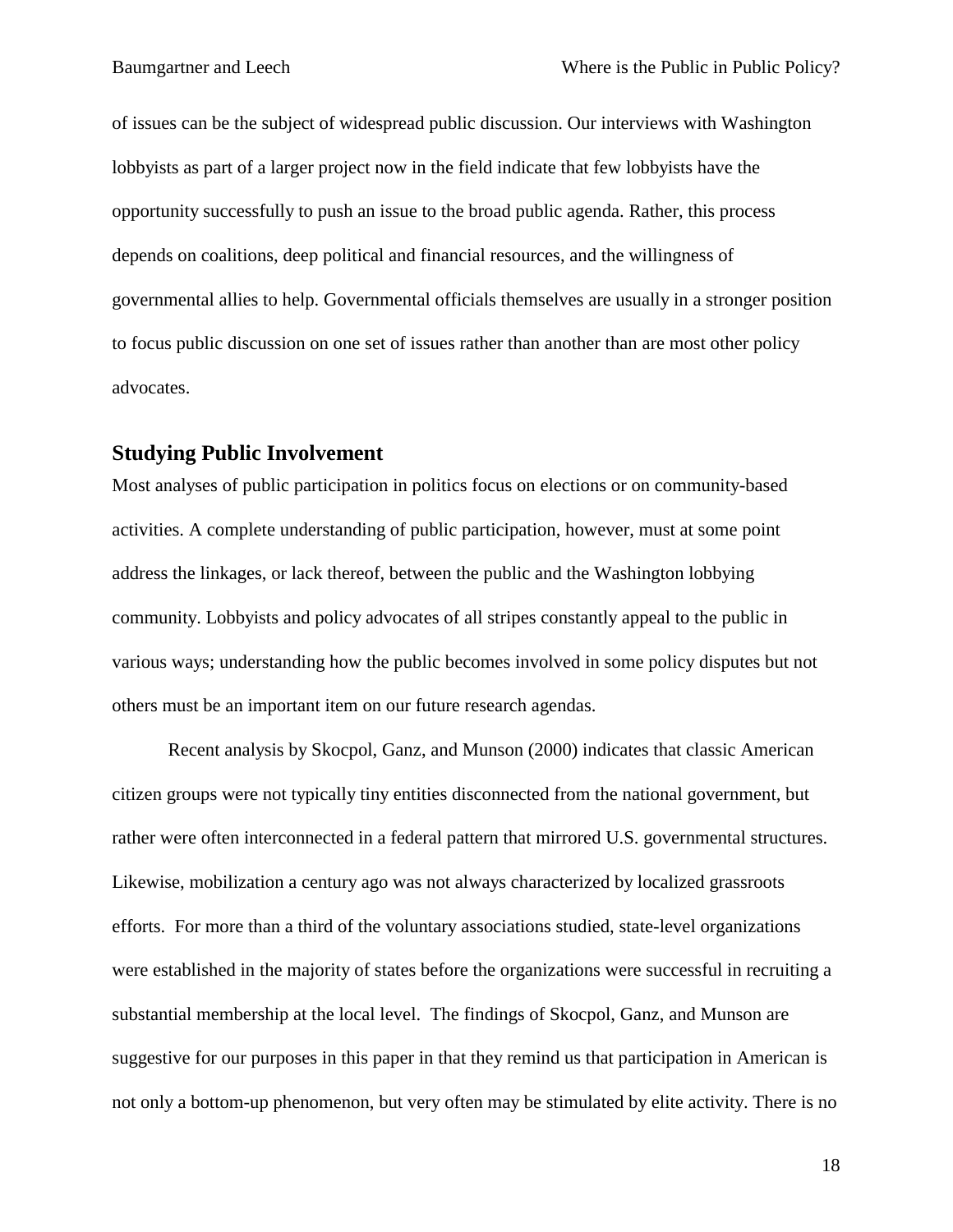reason to think that public involvement can or should only be at the local level. Millions of people are members of thousands of groups that participate in the national policy debates on hundreds of different issues in a given year. Real public involvement seems to come only when a small proportion of those issues are the subjects of significant media coverage and public discussion. Elections play a role in this, but groups and public officials can do much more in fostering such public discussion of issues even during the inter-election periods where occasionally we find ourselves, even in America.

Conflict expansion processes are well understood. What has been rarely understood in the literature on lobbying is how commonly or uncommonly these types of processes occur. The distribution of interest groups across a sample of issues, as we have laid it out here, helps shed light on this question. Perhaps the most troubling finding from this distribution is that the great majority of the issues seem to involve not too many interest groups, but too few. For in the cases where few interest groups are involved, we can be almost certain that few representatives of labor, citizens, or the nonprofit sector are heard. The vast size of the professional and business lobby in Washington insures that trade groups, corporations, and those that represent them will be present in almost every issue being discussed in government. Unions, nonprofits, and citizen groups will sometimes make their voices heard, but will very often be absent.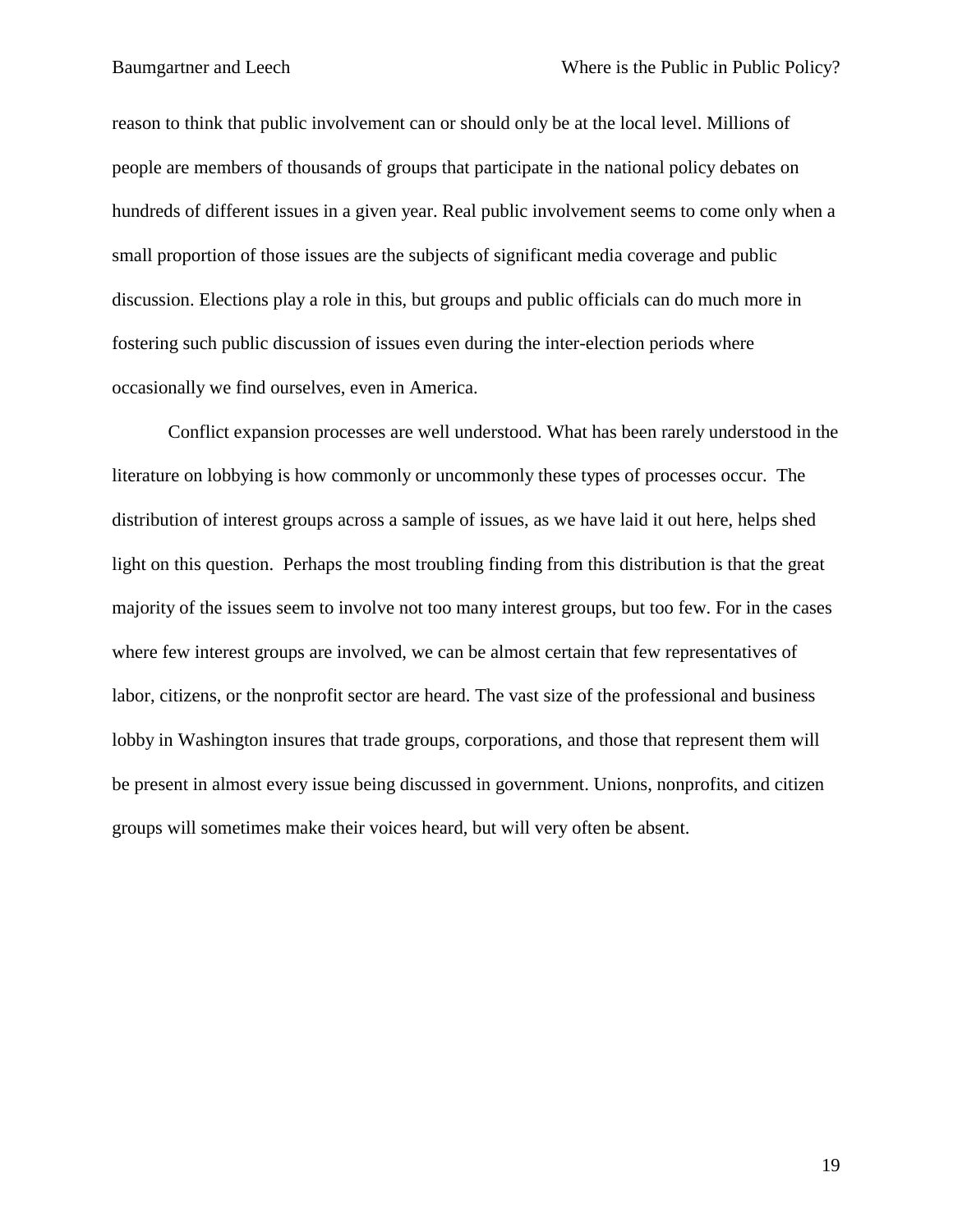|                                   | Number of Interest Groups Involved in the Issue |                |      |               |                |               |                |               |                |       |
|-----------------------------------|-------------------------------------------------|----------------|------|---------------|----------------|---------------|----------------|---------------|----------------|-------|
|                                   |                                                 | 1 or 2         |      | 3 to 10       |                | 11 to 50      |                | 50 or more    |                |       |
| Type of                           | organizations                                   |                |      | organizations |                | organizations |                | organizations |                |       |
| Groups                            |                                                 | involved       |      | involved      |                | involved      |                | involved      | Total for All  |       |
| Lobbying                          |                                                 | $(32$ issues)  |      | $(27$ issues) |                | $(43$ issues) |                | $(40$ issues) | 142 Issues     |       |
|                                   |                                                 |                |      |               |                |               |                |               |                |       |
|                                   | $\%$                                            | N              | $\%$ | N             | $\%$           | N             | $\%$           | N             | $\%$           | N     |
| <b>Business</b>                   | 50                                              | 17             | 31   | 49            | 42             | 442           | 42             | 3,592         | 42             | 4,101 |
| Trade                             | 15                                              | 5              | 15   | 23            | 20             | 209           | 16             | 1,396         | 17             | 1,633 |
| Government                        | 18                                              | 6              | 8    | 13            | 9              | 95            | 12             | 1,052         | 12             | 1,166 |
| Professional                      | 9                                               | 3              | 12   | 18            | 11             | 112           | 6              | 555           | 7              | 688   |
| Institutions                      | 3                                               |                | 13   | 21            | 7              | 69            | 10             | 823           | 9              | 914   |
| Citizen groups                    | 3                                               |                | 13   | 20            | 7              | 71            | 8              | 732           | 8              | 824   |
| Unions                            | $\overline{0}$                                  | $\overline{0}$ | 5    | 8             | $\overline{2}$ | 21            | $\overline{2}$ | 186           | $\overline{2}$ | 215   |
| Other                             |                                                 |                |      |               |                |               |                |               | 3              | 313   |
|                                   |                                                 |                |      |               |                |               |                |               |                |       |
| Total                             | 100                                             | 34             | 100  | 156           | 100            | 1,052         | 100            | 8,612         | 100            | 9,854 |
| Source: Doumontpor and Locak 2000 |                                                 |                |      |               |                |               |                |               |                |       |

| Table 1. Business Predominance on Large and Small Lobbying Issues. |  |  |
|--------------------------------------------------------------------|--|--|
|--------------------------------------------------------------------|--|--|

Source: Baumgartner and Leech 2000.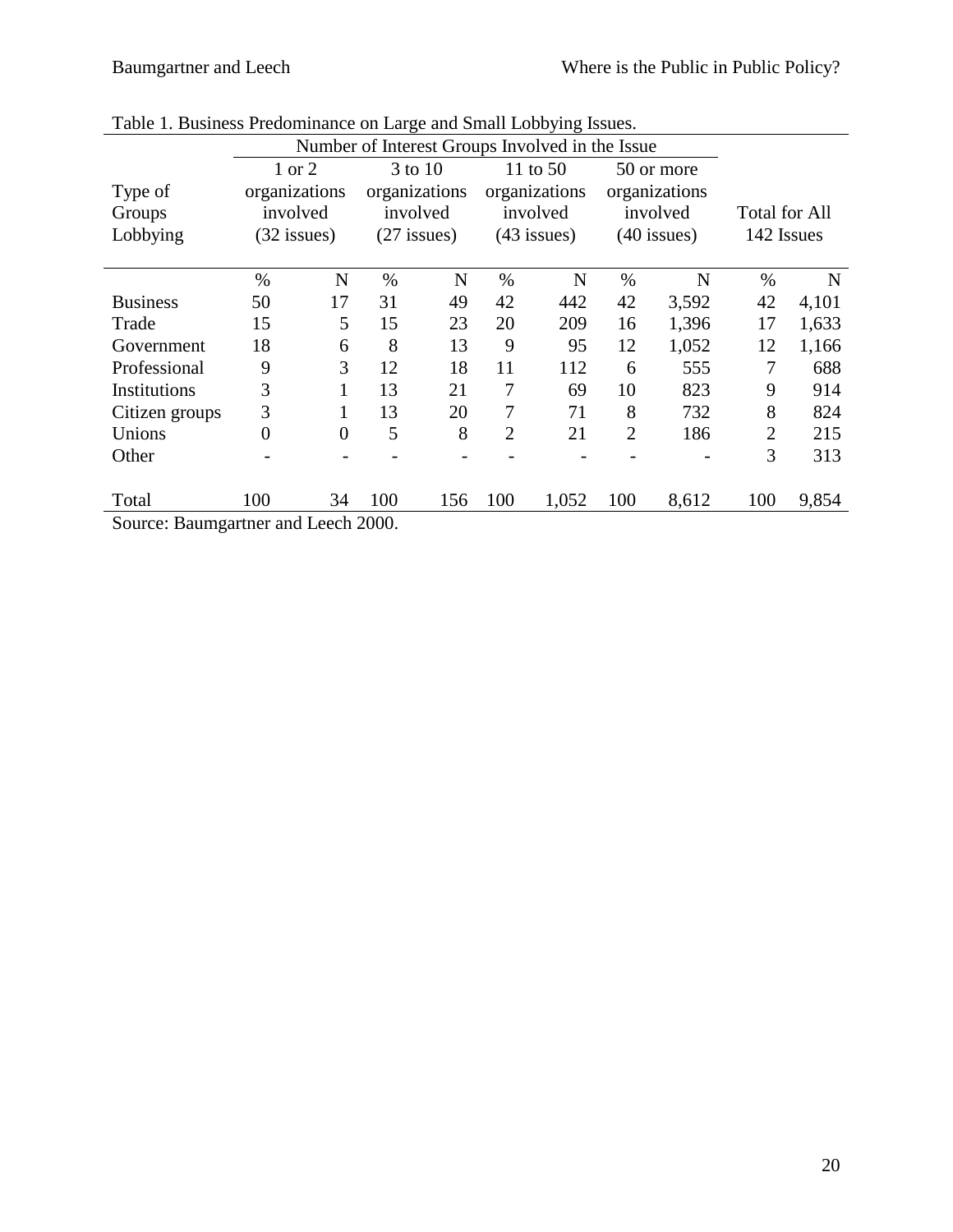

Figure 1. The Rise of New Issues in Congress, 1947-1993

(Source: Policy Agendas Project.)

Figure 2. The Increased Spread of Government Attention, 1947-1993.



(Source: Policy Agendas Project)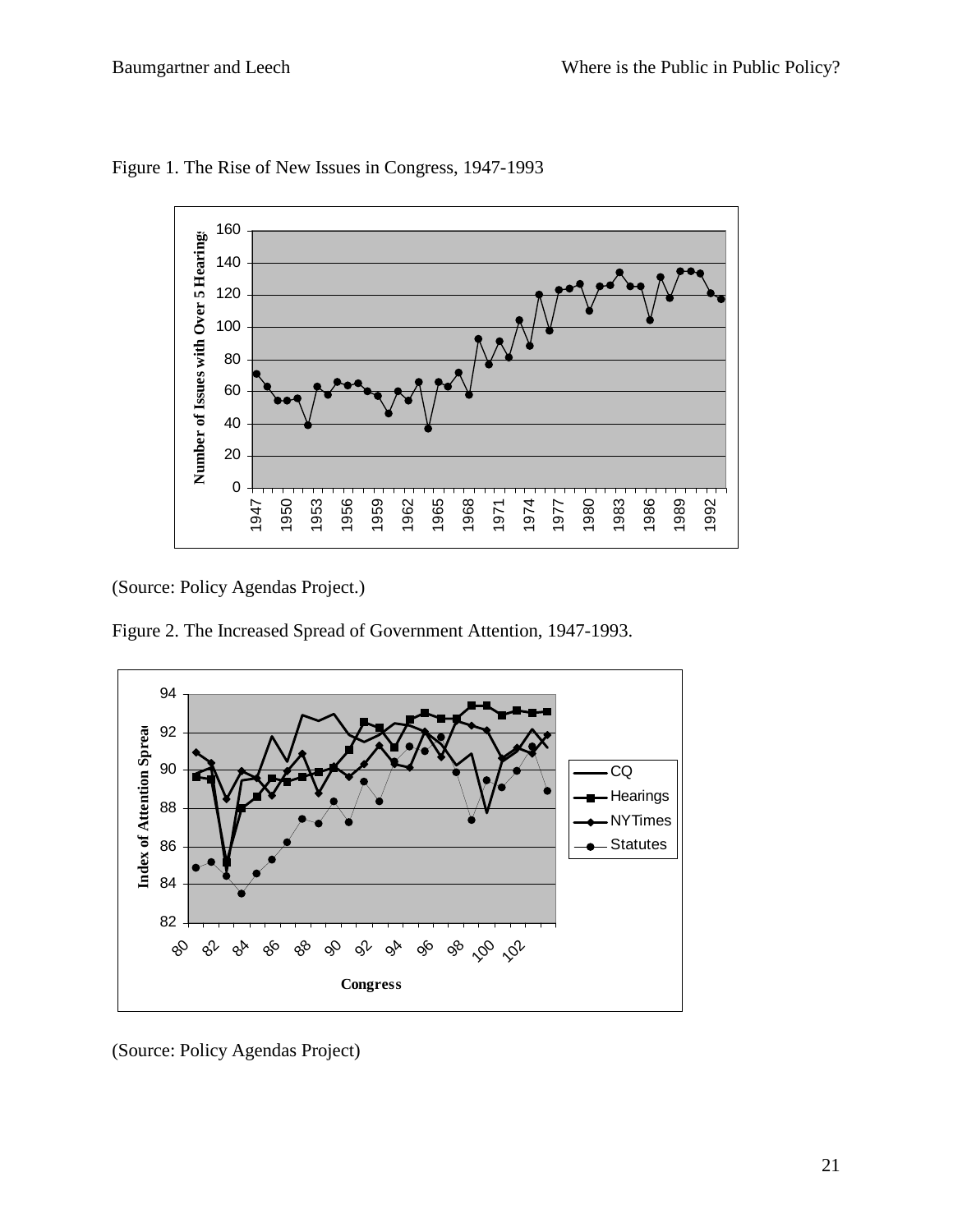Figure 3. The Rise of New Issues in Congress.



Source: Policy Agendas Project.

Figure 4. The Congressional Agenda in the Early Post War Years Compared to the 1990s.



Source: Policy Agendas Project.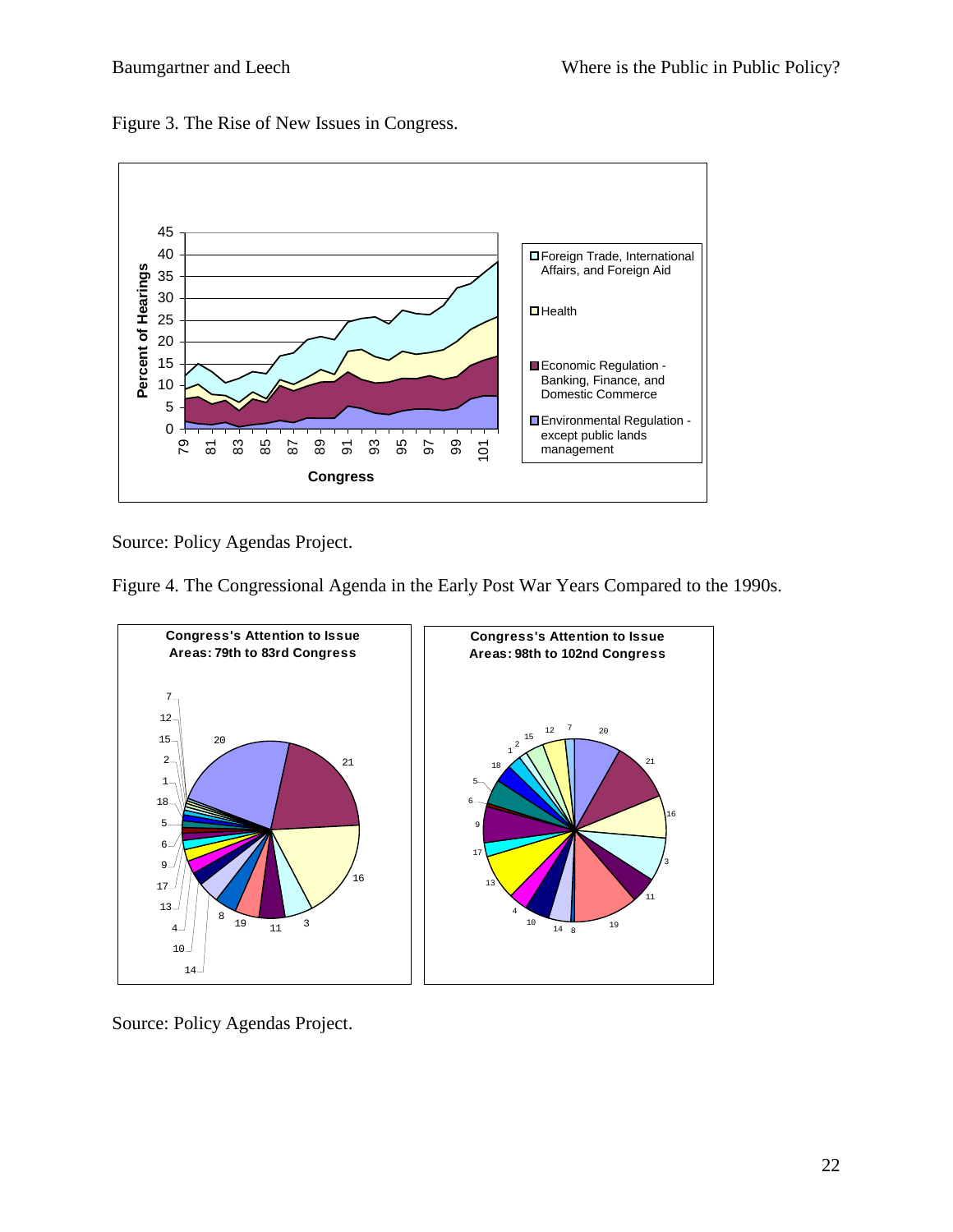

Figure 5. The Distribution of Lobbying Activities Across a Sample of Issues, 1996.

(Source: Baumgartner and Leech 1999b)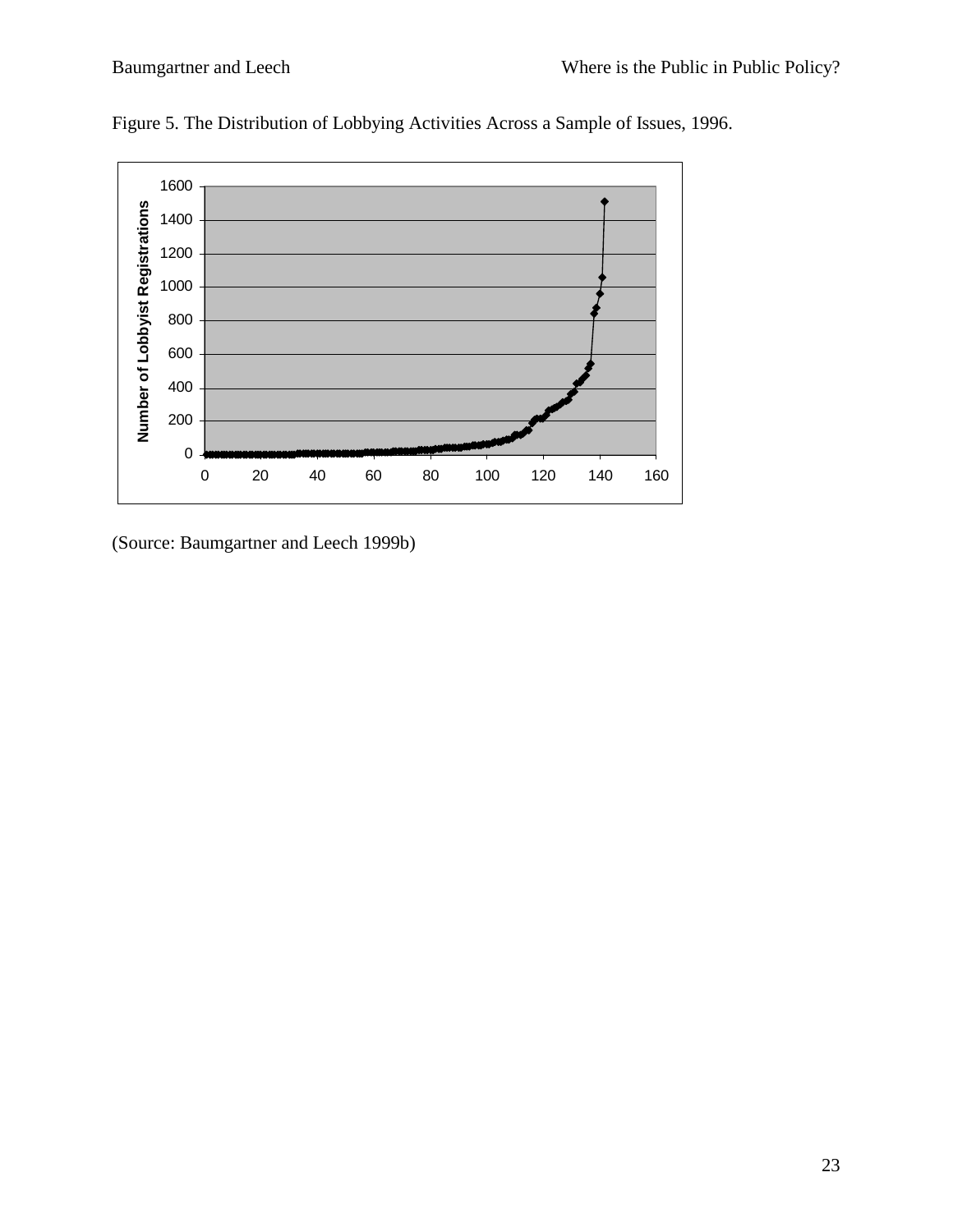# **References**

- Bauer, Raymond A., Ithiel de Sola Pool, and Lewis A. Dexter. 1963. *American Business and Public Policy: The Politics of Foreign Trade*. New York: Atherton Press.
- Baumgartner, Frank R., Jeffrey M. Berry, Marie Hojnacki, Beth L. Leech, and David C. Kimball. 2000. Advocacy and Policy Argumentation. Paper presented at the annual meetings of the American Political Science Association, Washington, DC, August 30–September 3.
- Baumgartner, Frank R., and Bryan D. Jones, eds. Forthcoming. *Policy Dynamics* (book manuscript under review).
- Baumgartner, Frank R., and Bryan D. Jones. 1993. *Agendas and Instability in American Politics*. Chicago: University of Chicago Press.
- Baumgartner, Frank R., Bryan D. Jones and Michael C. MacLeod. 2000. The Evolution of Legislative Jurisdictions. *Journal of Politics* 62: 321–49.
- Baumgartner, Frank R., and Beth L. Leech. 1998. *Basic Interests: The Importance of Groups in Politics and in Political Science*. Princeton: Princeton University Press.
- Baumgartner, Frank R., and Beth L. Leech. 1999a. Studying Interest Groups Using Lobbying Disclosure Reports, *VOX POP* 17 (3): 1–3.
- Baumgartner, Frank R., and Beth L. Leech. 1999b. Business Advantage in the Washington Lobbying Community: Evidence from the 1996 Lobby Disclosure Reports. Paper presented at the annual meetings of the Midwest Political Science Association, Chicago, IL, April 15–17.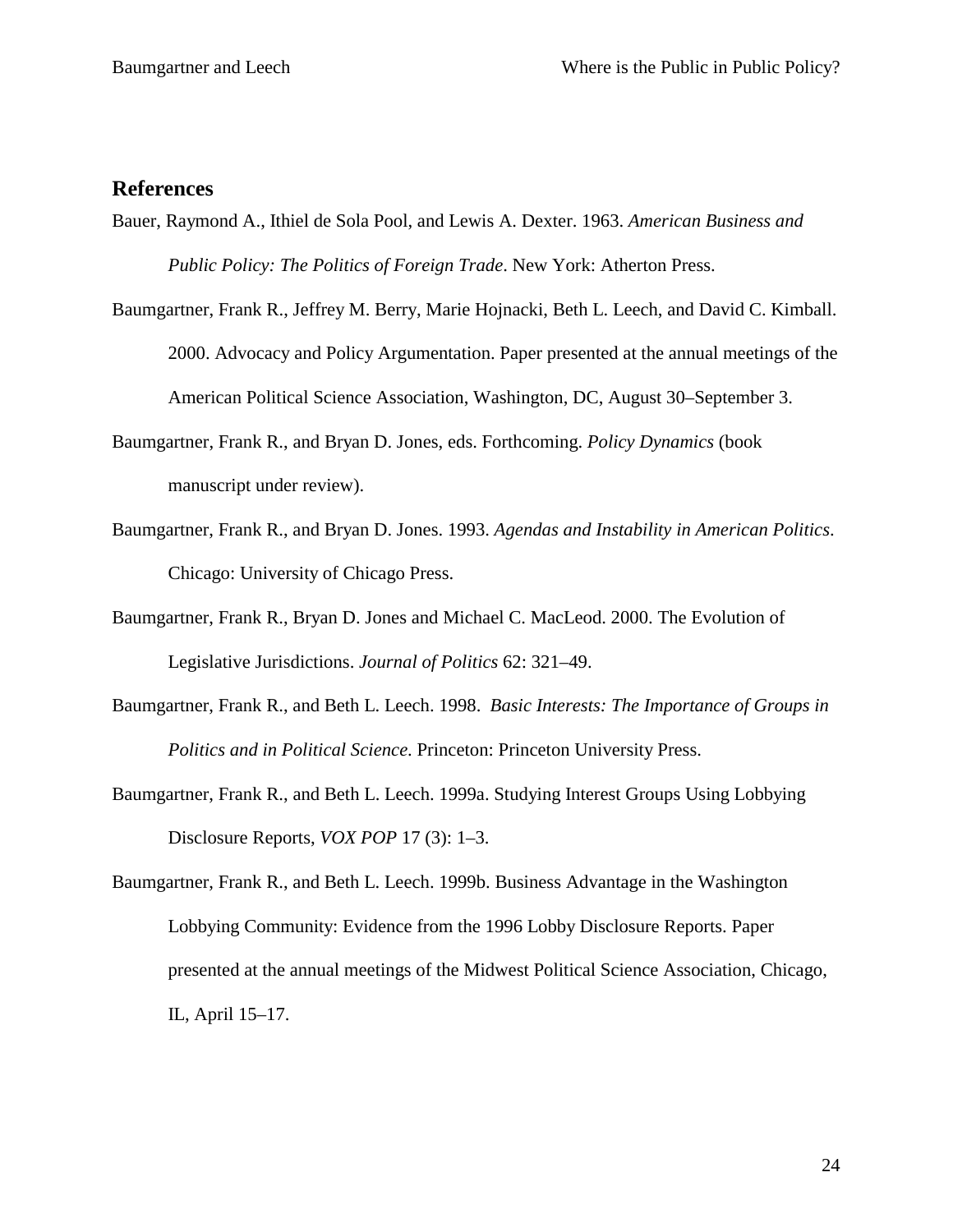Baumgartner, Frank R., and Beth L. Leech. 2000. Lobbying Alone or in a Crowd: The Distribution of Lobbying in a Sample of Issues. Paper presented at the annual meetings of the Midwest Political Science Association, Chicago, IL, April 27–29.

Berry, Jeffrey M. 1997. *The Interest Group Society*. 3d ed. New York: HarperCollins.

- Berry, Jeffrey M. 1999. *The New Liberalism: The Rising Power of Citizen Groups*. Washington, D.C.: Brookings.
- Browne, William P. 1990. Organized Interests and their Issue Niches: A Search for Pluralism in a Policy Domain. *Journal of Politics* 52: 477–509.
- Browne, William P. 1995. *Cultivating Congress: Constituents, Issues, and Interests in Agricultural Policymaking*. Lawrence: University Press of Kansas.

Cater, Douglass. 1964. *Power in Washington*. New York: Random House.

- Cobb, Roger W., and Charles R. Elder. 1972. *Participation in American Politics: The Dynamics of Agenda Building*. Boston: Allyn and Bacon Inc.
- Evans, Diana M. 1986. PAC Contributions and Roll-call Voting: Conditional Power. In Allan J. Cigler and Burdett A. Loomis, eds. *Interest Group Politics.* 2d ed., Washington: Congressional Quarterly.

Freeman, J. Leiper. 1955. *The Political Process*. Garden City: Doubleday.

Fritschler, A. Lee. 1975. *Smoking and Politics*. 2d ed. Englewood Cliffs, NJ: Prentice-Hall.

- Gerber, Elizabeth R. 1999. *The Populist Paradox*. Princeton: Princeton University Press.
- Goldstein, Kenneth M. 1999. *Interest Groups, Lobbying, and Participation in America*.

Cambridge: Cambridge University Press.

Gray, Virginia, and David Lowery. 1996. *The Population Ecology of Interest Representation.* Ann Arbor: University of Michigan Press.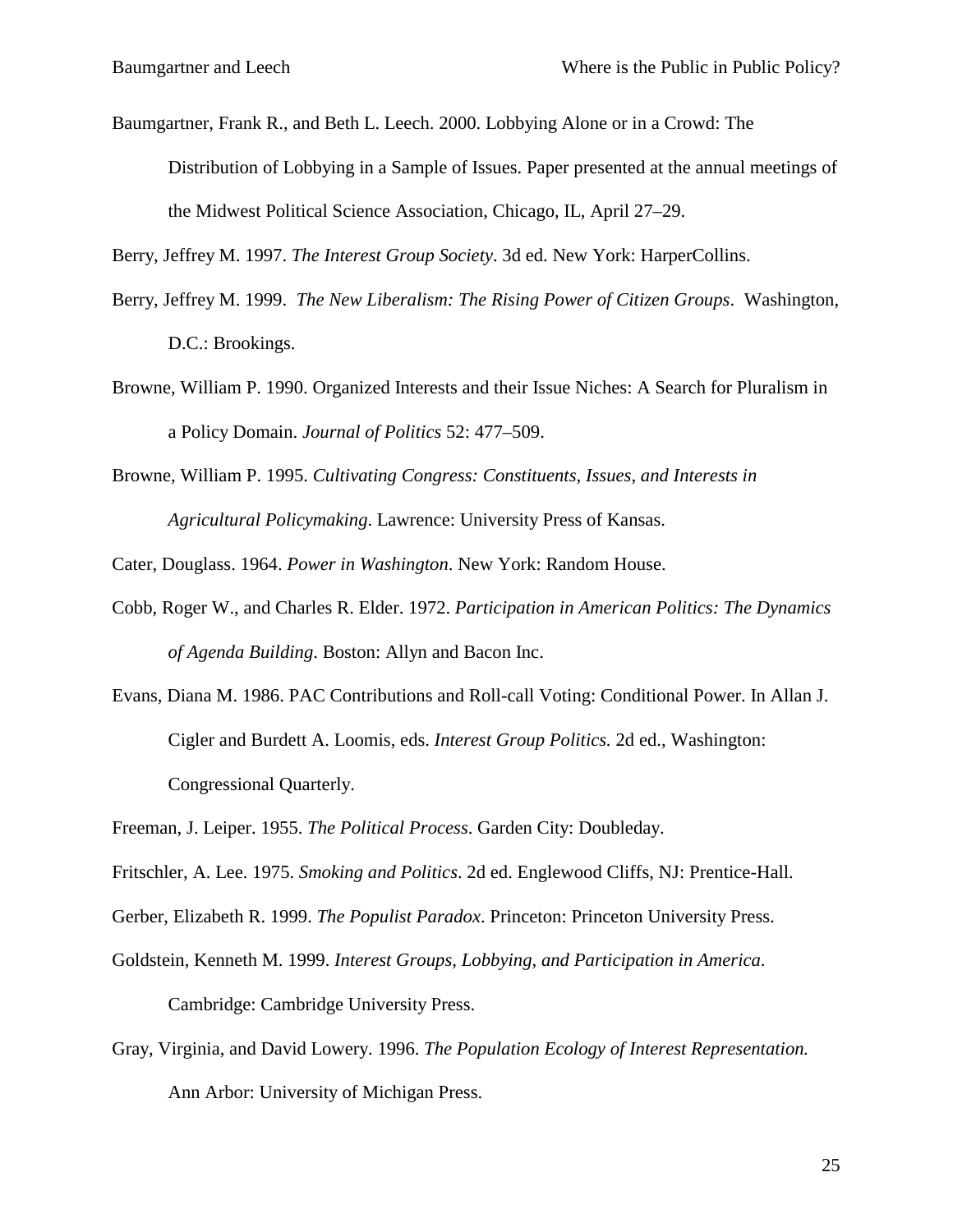- Hall, Richard L. 1999. Lobbying as Informational Subsidy. Presented at the annual meeting of the Midwest Political Science Association, Chicago.
- Hall, Richard L. 2000. Lobbying as Legislative Subsidy. Presented at the annual meeting of the American Political Science Association, Atlanta.
- Hall, Richard L. and Kris Miler. 2000. Interest Group Subsidies to Legislative Overseers. Mimeo. University of Michigan. Revised May.
- Heclo, Hugh. 1978. Issue Networks and the Executive Establishment. In Anthony King, ed. *The New American Political System*. Washington: American Enterprise Institute.
- Jones, Woodrow Jr., and K. Robert Keiser. 1987. Issue Visibility and the Effects of PAC Money. *Social Science Quarterly* 68: 170–76.
- Knoke, David. 1990. *Organizing for Collective Action: The Political Economies of Associations*. Hawthorne, NY: Aldine de Gruyter.
- Kollman, Ken. 1998. *Outside Lobbying: Public Opinion and Interest Group Strategies*. Princeton, NJ: Princeton University Press.
- Leech, Beth L. 1998. Lobbying Strategies of American Interest Groups. Ph.D. diss., Texas A&M University.
- Luttbeg, Norman R., and Harmon Zeigler. 1966. Attitude Consensus and Conflict in an Interest Group: An Assessment of Cohesion. *American Political Science Review* 60(3): 655-66.
- Maass, Arthur. 1951. *Muddy Waters: Army Engineers and the Nation's Rivers*. Cambridge: Harvard University Press.
- Mansbridge, Jane J. 1992. A Deliberative Theory of Interest Representation. In Mark P. Petracca, ed., *The Politics of Interests*. Boulder: Westview Press. Pp. 32–57.